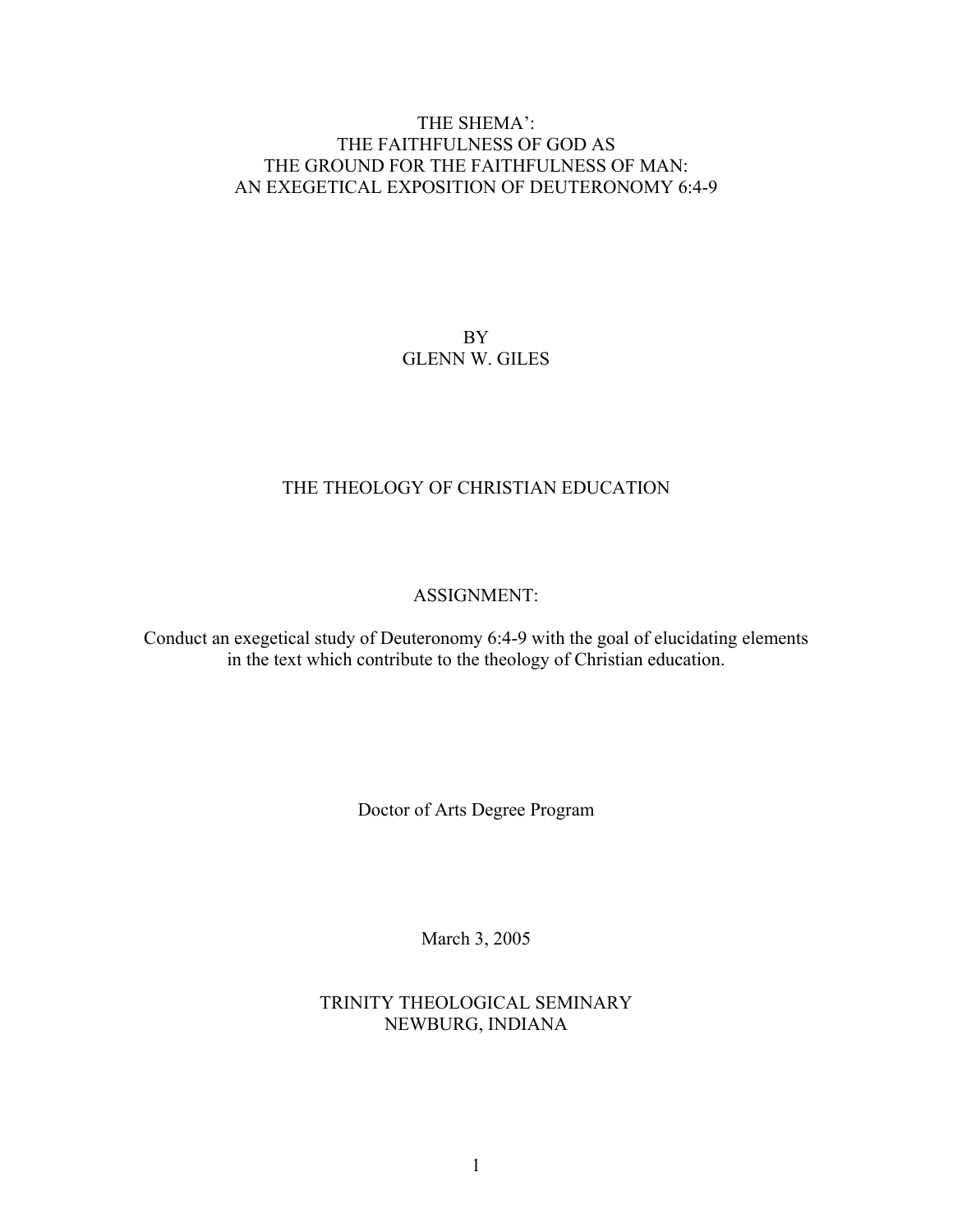# **CONTENTS**

| $\mathcal{R}$                                                                             |
|-------------------------------------------------------------------------------------------|
| THE CHIASTIC STRUCTURE OF DEUTERONOMY 6  4                                                |
| THE LOYALTY OF YHWH AS THE GROUND FOR<br>THE LOYALTY OF MAN TOWARD YHWH (DEUT. 6:4-5)  10 |
|                                                                                           |
|                                                                                           |
|                                                                                           |
| 24                                                                                        |
|                                                                                           |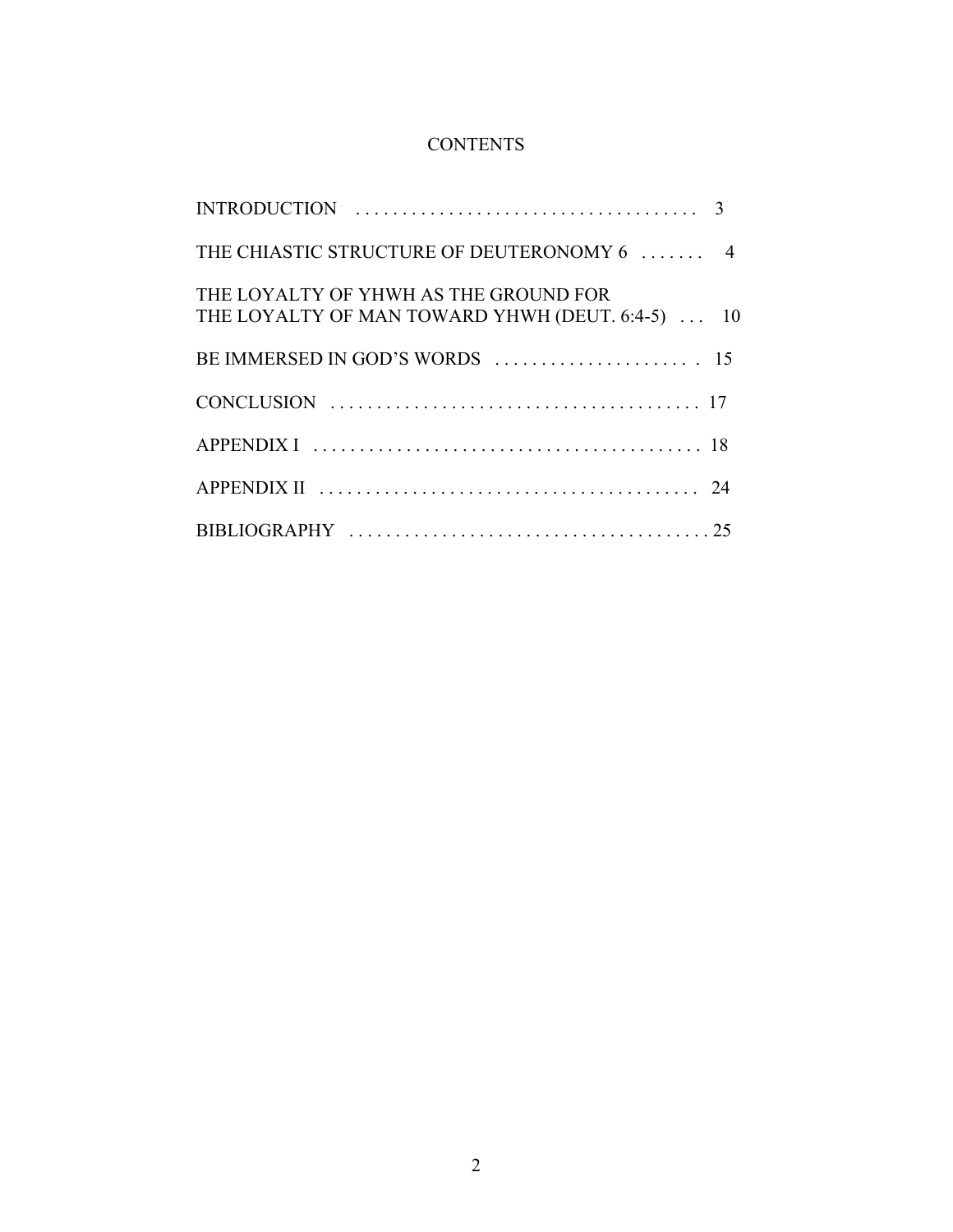#### INTRODUCTION

The translation and meaning of the Shema' in Deut.  $6:4-9<sup>1</sup>$  $6:4-9<sup>1</sup>$  $6:4-9<sup>1</sup>$  has been the subject of much scholarly debate. The major issue is the meaning of ehad  $(T\Box X)$ , translated "one" in the NASB) in verse 4. As such, I will devote a major portion of this paper to the delineation of the meaning of  $\nabla \mathbf{R}$ . In this paper I will also attempt to elucidate from this passage principles pertinent to the theology of Christian education. It is the exegetical thesis of this paper that (1) the meaning of "one" in verse 4 is best understood as indicating "the quality of loyalty or faithfulness" of the nature of God (YHWH), (2) this loyalty of God becomes the ground for the whole-being loyalty response of man to God (verse 5), and (3) this total loyalty response of man is made possible by one's total embracement of God's words in every part of one's daily life, both private and public.

As such, it is the application thesis of this paper that a theology of Christian education needs to include in its content (1) the faithfulness/loyalty of YHWH toward man as the ground and impetus for the faithfulness/loyalty ("love") of man toward YHWH, (2) an emphasis that the appropriate faithful/loyal (including an affective dimension of love) response of men to the faithful/loyal YHWH involves *all* of one's being (all of one's heart, being, and strength), and (3) this loyalty response of men is to be achieved by men having his commands on their hearts, incisively teaching them to their children, talking about them in and allowing them to guide every aspect of their daily lives, both private and public.

<span id="page-2-0"></span> $1$  The term "Shema' " (שמע) is the first word in Deut 6:4: "hear". It is recited twice a day by modern Jews. Although Deut. 11:13-21 and Numbers 15:37-41 are also considered part of the Shema' (as indicated by Jerry Lee, "The Shema", *Biblical Illustrator* (1988):70, and R. W. L. Moberly, *Toward an Interpretation of the Shema"*, in *Theological Exegesis: Essays in Honor of Brevard S. Child,* edited by Christopher Seitz and Kathryn Greene-McCreight (Grand Rapids: Eerdmans, 1999), 125, n. 2), I will in this paper use it as referring solely to Deut. 6:4-9.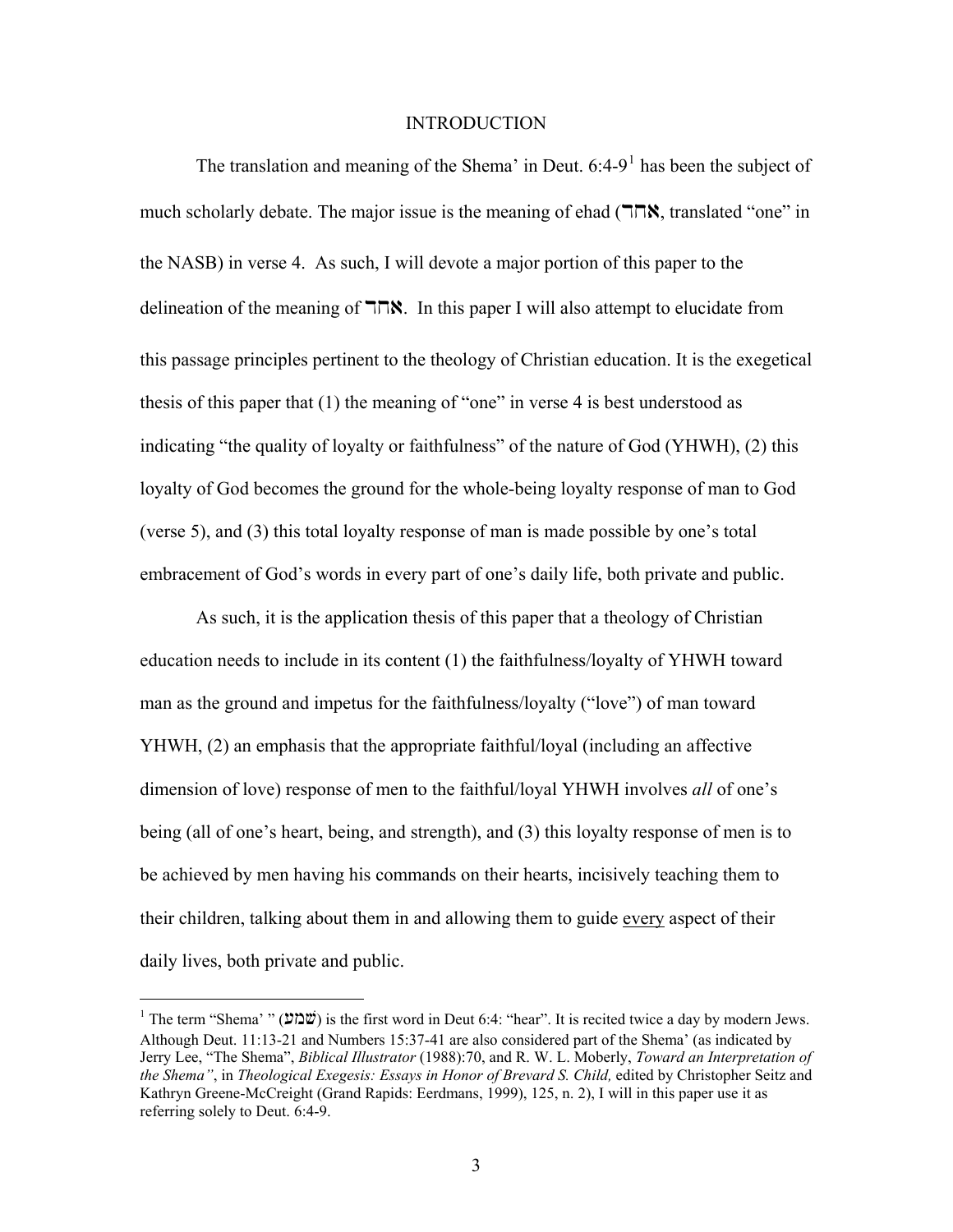#### THE CHIASTIC STRUCTURE OF DEUTERONOMY 6

Several scholars have recognized that the rhetorical device of "chiasm" is very much a part of Hebrew as well as Ugaritic and Akkadian literature<sup>[2](#page-3-0)</sup>. As a result, several have attempted to elucidate different chiastic structures involving Deuteronomy 6. Duane L. Christenson<sup>[3](#page-3-1)</sup>, for example, argues for the following chiasm<sup>[4](#page-3-2)</sup>:

A. The Great Commandment: Love God (6:4-9)

B. Remember to fear Yahweh for he is a jealous God (6:10-15)

- C. Be careful to keep the commandments (6:16-19)
	- D. Tell your children of the Exodus from Egypt (6:20-22)
- C'. God will preserve us if we keep his commandments (6:23-25)
- B'. "Destroy your enemies" for you are a holy people (7:1-10)

A'. Summary: Keep the commandment (7:11)

This structure is not totally satisfying, however. First of all, this makes the telling of one's children about the Exodus the center of the chiasm. One is tempted then to ask how 6:7 (also speaking of teaching children) fits into this structure. Secondly, there does not seem to be a cogent reason as to why Christenson sees the chiasm beginning with verse 4. Hall has cogently argued through rhetorical analysis of noun and verb repetitions that 6:1-3 "fits with the rest of Deuteronomy  $6^{5}$  $6^{5}$  $6^{5}$ , and should not be isolated from it.

Lofink $<sup>6</sup>$  $<sup>6</sup>$  $<sup>6</sup>$  also attempts to see a chiastic structure here. He does an analysis centered</sup> around only the verbs used in 5:2[7](#page-3-5)-6:3. He concludes with the following structure<sup>7</sup>:

A. שמע, שמע**, שמע)** (5:27) B. שמר $\ddot{w}$ , ירא $(5:29)$  $C.$  למד, עשה $(5:31)$ 

<span id="page-3-0"></span><sup>2</sup> Gary Hall, "Rhetorical Criticism, Chiasm, and Theme in Deuteronomy", *Stone-Campbell Journal* 1(1998):85-88.

<span id="page-3-1"></span><sup>&</sup>lt;sup>3</sup> *Deuteronomy1-11*, Word Biblical Commentary (Dallas, TX: Word, 1991), 136-137. <sup>4</sup> *Deuteronomy*, 138.

<span id="page-3-3"></span><span id="page-3-2"></span><sup>&</sup>lt;sup>5</sup> Hall, 93-94.

<sup>6</sup> Norbert Lofink, *Das Hauptgebot: Eine Untersuchung literarischer Einleitungs-fragen zu Dtn 5-11*

<span id="page-3-5"></span><span id="page-3-4"></span><sup>(</sup>Rome: Pontifical Institute, 1963), 67-68), referenced in Christenson, *Deuteronomy,* 134, and Hall, 92-93. 7  $\sigma$  From Hall, 93.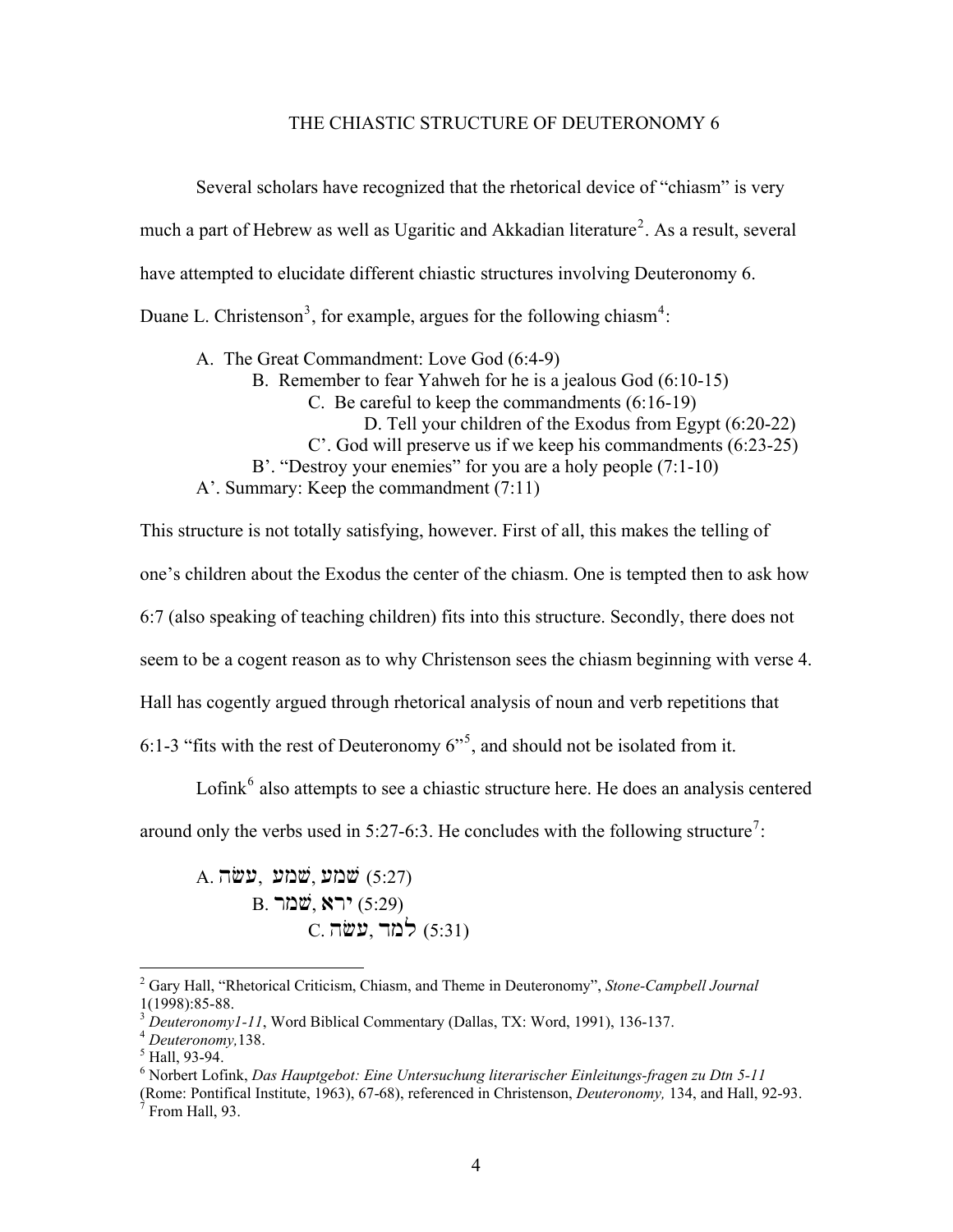X. 9lh, r/s, hc[, rmv (5:32f) C'. hc[, dml (6:1) B'. rmv, ary (6:2) A'. hc[, rmv, [mv (6:3)

Lofink's structure is also suspect since it only includes an analysis of the verbs and leaves out the nouns. As with the above, Hall has justly criticized Lofink's separation of 6:1-3 from 6:4ff. In addition Hall's rhetorical analysis shows that 5:27 is a continuance of 5:22- 26. The question that needs to be answered by Lofink is "Why does he begin his chiasm with verse 27?" There seems to be no good reason for the boundaries of his chiasm.

Hall, in his own analysis, goes on to suggest that 6:4-9 is in some way connected with 6:1-3 and that 6:4-9 "contrasts with and expands on what precedes it and presents a fundamental statement about the nature of God and Israel's required response"<sup>[8](#page-4-0)</sup>. He goes on to say that 6:10-25 is merely a commentary on 6:4-9. Verses 10-25 are seen as encouraging Israel to do the following:

 (A) not forgetting God after he has presented her with the promised land (6:10- 15), (B) not testing God but, rather, obeying all his commands so she may occupy the promised land, (6:16-19), and (C) instructing the children, 6:20-25. Section (C) incorporates key ideas from sections A and B as well as from the transition section, 6:1-3. It also reiterates the basic command in  $6:4-9^\circ$  $6:4-9^\circ$  $6:4-9^\circ$ .

 Although Hall's criticisms of Lofink and Christenson are valid, he does seem to stop short in his own analysis of seeing what seems to be a thematic emphasis and chiastic structure of the entire chapter. In addition he seems to propose disjunctive chiasms in chapters 6, 7, and 8 without a common thread tying them all together. While there is nothing wrong with seeing chiasms scattered throughout the book, if one can see chiasms which support a common theme and embrace a broader section of Scripture, that

<span id="page-4-0"></span><sup>8</sup> Hall, 95.

<span id="page-4-1"></span> $<sup>9</sup>$  Hall, 95.</sup>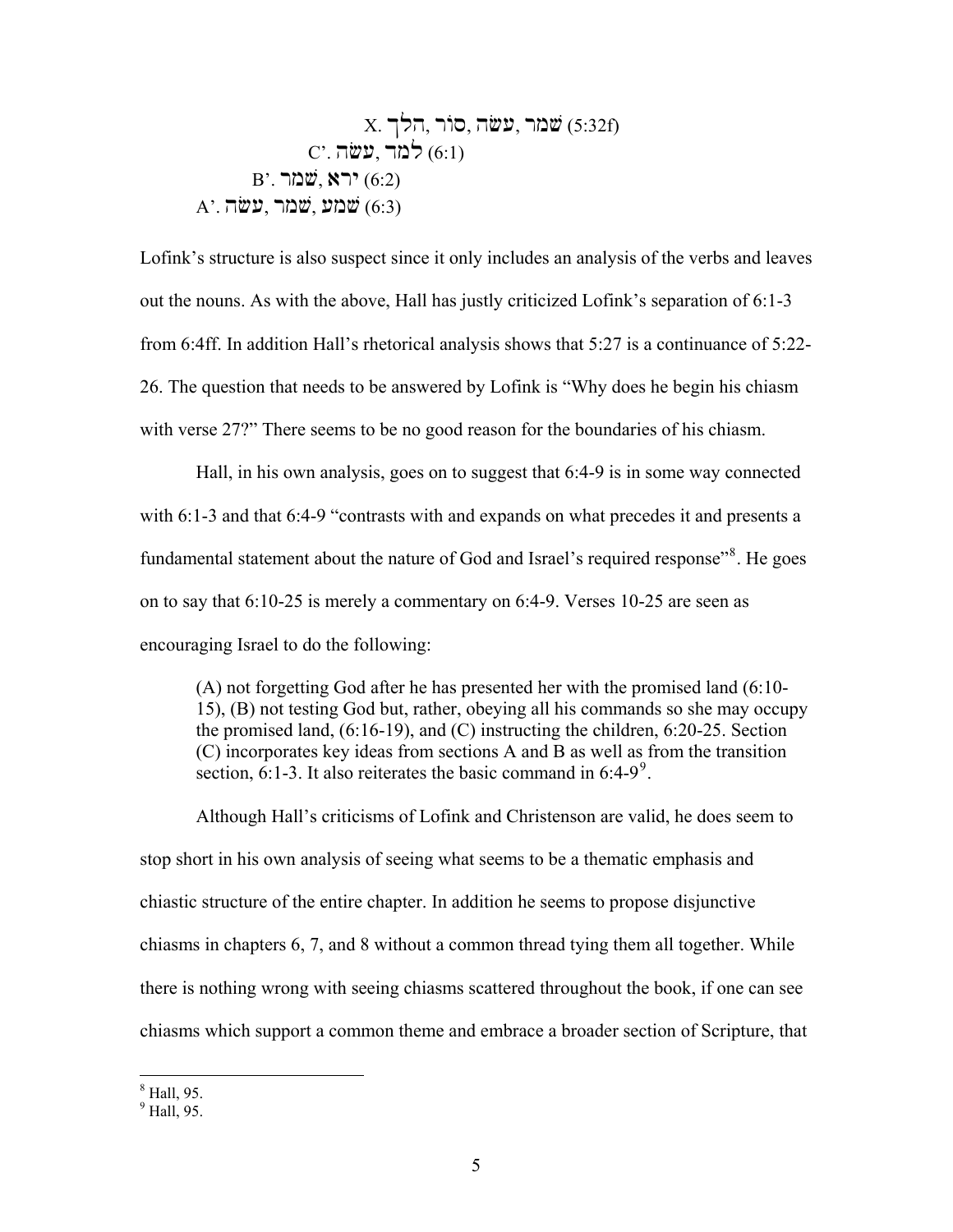very fact would seem to me to be a better unifying structure in the rhetoric of Deuteronomy. Therefore I propose a chiastic structure for Deut. 4-11 (see Appendix I at the end of this paper) that has a common dual theme of the faithfulness of God and the faithfulness of man<sup>[10](#page-5-0)</sup>. Because of the focus of this paper I will present here only the following chiastic structure that I see for Deuteronomy 6. It is as follows:

A<sup>[11](#page-5-1)</sup>. Deut. 5:33-6:2a. Keep the commands (תקה) and statutes (חקה) *(you be faithful)* so it may go well ( $\mathbb{Q}^{\mathbb{N}}$ ) with you (5:33, 6:1-2), possession of land yet to be accomplished (land you "shall possess"  $(\overrightarrow{w})$ " (5:33; 6:1). Your days prolonged (ארך), you, your son, your grandson  $(6:2)$ . Fear  $(\aleph \supseteq)$  the LORD. Hear the commands and do them and it will be well ( $\mathbb{C}$  $\mathbb{C}$ ) with you and you may multiply greatly (6:3a) (*YHWH is faithful to take care of you*) B. Deut. 6:3b. Just as the God of your fathers (**AX**) promised (**PLIT**) (*YHWH is faithful*) in a land ( $\mathcal{N}$  **(** $\mathcal{N}$ ) of milk and honey C. Deut 6:4-9: God, People, Nature of God: **The LORD is one (HNN)**  Instructions to the People: *Be faithful*: Love  $(278)$  God with all heart, all soul, and all strength Keep his commands on your heart Teach your children D. Deut 6:10-11. You will be satisfied, great and splendid cities you did not build, houses full of all good things, cisterns you did not dig, vineyards, olive trees you did not plant, etc. (cf., land of milk and honey, vs. 3 and "good" land in vs. 18), land (ארץ) God swore (שבע) to your fathers (**A)** (*YHWH is*  $(YHWH \times Y)$  *faithful*) **E. Deut. 6:12-18a: God, Instructions to the people Nature of God: God is jealous (15) God is among you (in your midst, 15) God is just and will reveal his anger (15)** 

<span id="page-5-0"></span><sup>&</sup>lt;sup>10</sup> It should be noted that this common dual theme is not the only theme in the centers of the chiasms (as the centers of the chiasms sometimes revolve around several points concerning the nature of God and instructions to people) but that it does seem to be the common theme in each one and thus perhaps the major theme in the entire discourse.

<span id="page-5-1"></span><sup>&</sup>lt;sup>11</sup> See Appendix I. There I have a double number notation which indicates that I am proposing an overlap in the chiasm where this section or part of it goes with both the chiastic structure that precedes and that which follows. It constitutes shared verses belonging to each chiasm. This interlocks the chiasm. Hence 4:40-5:33 are closely tied and interlocked with 6:1-25 through the verses 5:33-6:2a).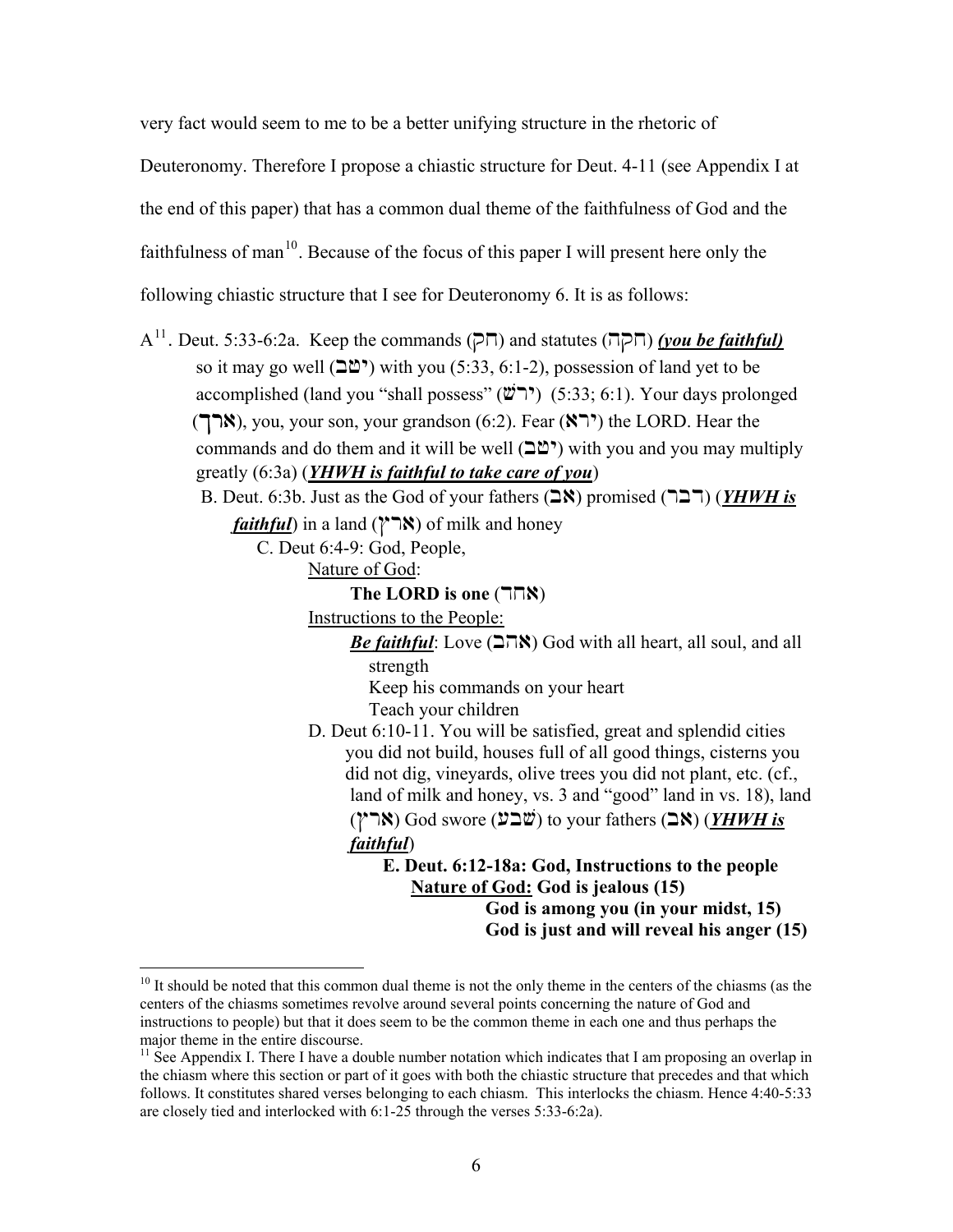*YHWH is faithful***: He brought you up out of slavery in Egypt (12) Instructions to People: Watch and do not forget the LORD, fear (love), worship, and swear (** $\mathbf{\mathcal{V}}\mathbf{\mathcal{D}}$ **)** (*you be faithful*) by the  **name of the LORD (13-14) Do not follow any other gods (14) Do not test the LORD Diligently keep his commandments (17) Do what is right and good in the sight of the LORD (18)**  D'. Deut. 6:18b-19: that it may be well  $(20)$  with you, and you may "possess the good  $(D\mathbb{C})$  Land  $(\gamma \mathbb{C})$ ", which the LORD swore ( $\mathcal{V} \supseteq \mathcal{W}$ ) to give to your forefathers ( $\supseteq \mathcal{R}$ ), as the Lord has spoken (ראשׁר דבר) (*YHWH is faithful*). C'. Deut. 6:20-23a: Nature of God, Instructions to the people Nature of God: God is mighty: He did great and distressing signs and wonders against Egypt *YHWH is faithful*: He brought us from Egypt out of slavery God is purposeful: to free us from slavery into this land Instructions to the People: *Be Faithful*: Teach your sons about God's might, faithfulness, and purpose. B'. Deut. 6:23b: *YHWH's faithfulness* ("to give us the land ( $\gamma$ <sup>-</sup>N)) which He had sworn  $(\mathcal{V} \supseteq \mathcal{W})$  to our fathers" ( $\supseteq \mathcal{N}$ ), 23b) A' Deut. 6:24-25: Obey the LORD's commands  $(\overline{P}\overline{\phantom{P}})$ , fear  $(\overline{\phantom{R}})\overline{\phantom{R}}$ ) the LORD for *our* (children and parents in context) good  $(2)$ <sup>o</sup>) always and our survival (*YHWH's faithfulness* implied: He will take care of them), keep all the commands, it will be our righteousness, just as he commanded us (*you be faithful*)

In this chiastic proposal<sup>[12](#page-6-0)</sup>, one does not fall into the trap of looking only at verbs

as Lofink does, nor does one fail to include 6:1-3 with the rest of chapter 6 as Christenson

does, nor does one have disjunctive chiasms without a common theme to unite them as

<span id="page-6-0"></span> $12$  For a skeleton view of the chiastic structure of Deut. 6, see Appendix II.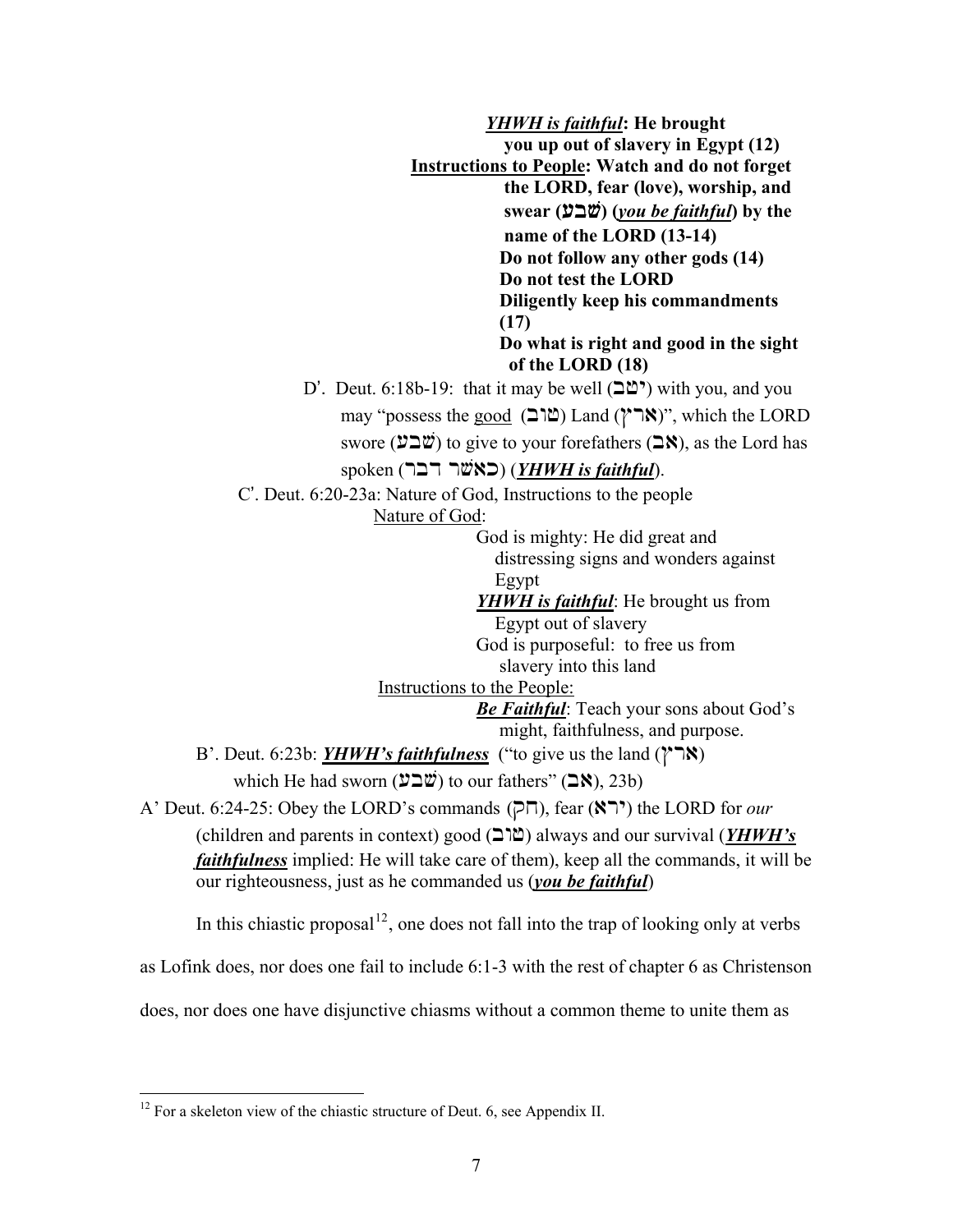Hall seems to do. With this proposed chiasm one looks at both nouns and verbs, includes 6:1-3 with the rest of chapter 6, and sees a common theme, i.e., faithfulness<sup>[13](#page-7-0)</sup>.

This faithfulness includes both the faithfulness of God and faithfulness expected of men. *God's faithfulness* is seen in the terms  $\Delta \mathfrak{D}^{\bullet}$  ("be well", A and A') and  $\mathfrak{D}^{\bullet}$ ("swear"), in D and D', and in B and B' with the corresponding words  $\Box \Box \top$  ("promise") and  $\mathcal{V} \supseteq \mathcal{V}'$  ("swear"). The faithfulness of God is also seen in the theme of his swearing to bring the people into the land ( $\gamma$ <sup>\*</sup>, B and B', and D and D') and his past deliverance of the Israelites from slavery in Egypt at the center of the chiasm (E, as well as C', and I think, as we shall see later, implied in C).

 The *faithfulness or faithful response of man* is seen in the concepts of obeying the commandments ( $\overline{P}$ ) and fearing ( $\overline{N}$ ) God in A and A', and the concepts of teaching your children in C and C'. It is also seen at the center of the chiasm, E, which shows very strongly the need for the Israelites to be loyal to God. This center highlights the concepts of "fear,  $(\mathbf{N}^*)$ , ", "keep the commands  $(\overline{P}\overline{\Pi})$ ," and "swear  $(\mathbf{V}\mathbf{\Sigma}\mathbf{W})$  by His name". There is a stark comparison, it seems, between God's oath and promise in B/B', D/D' and the use of the same word/concept *but* applied to men in the chiastic center E. The center of focus seems to be that the Israelites are to be faithful to the LORD because He is and has been faithful to them. Although the center of the chiasm (E) seems to emphasize the faithfulness of man to God, it does not leave out the LORD's faithfulness as he is both "in their midst" and the one who delivered the Israelites from slavery in Egypt.

<span id="page-7-0"></span><sup>&</sup>lt;sup>13</sup> Other synonyms that could be used would be "integrity" or "loyalty".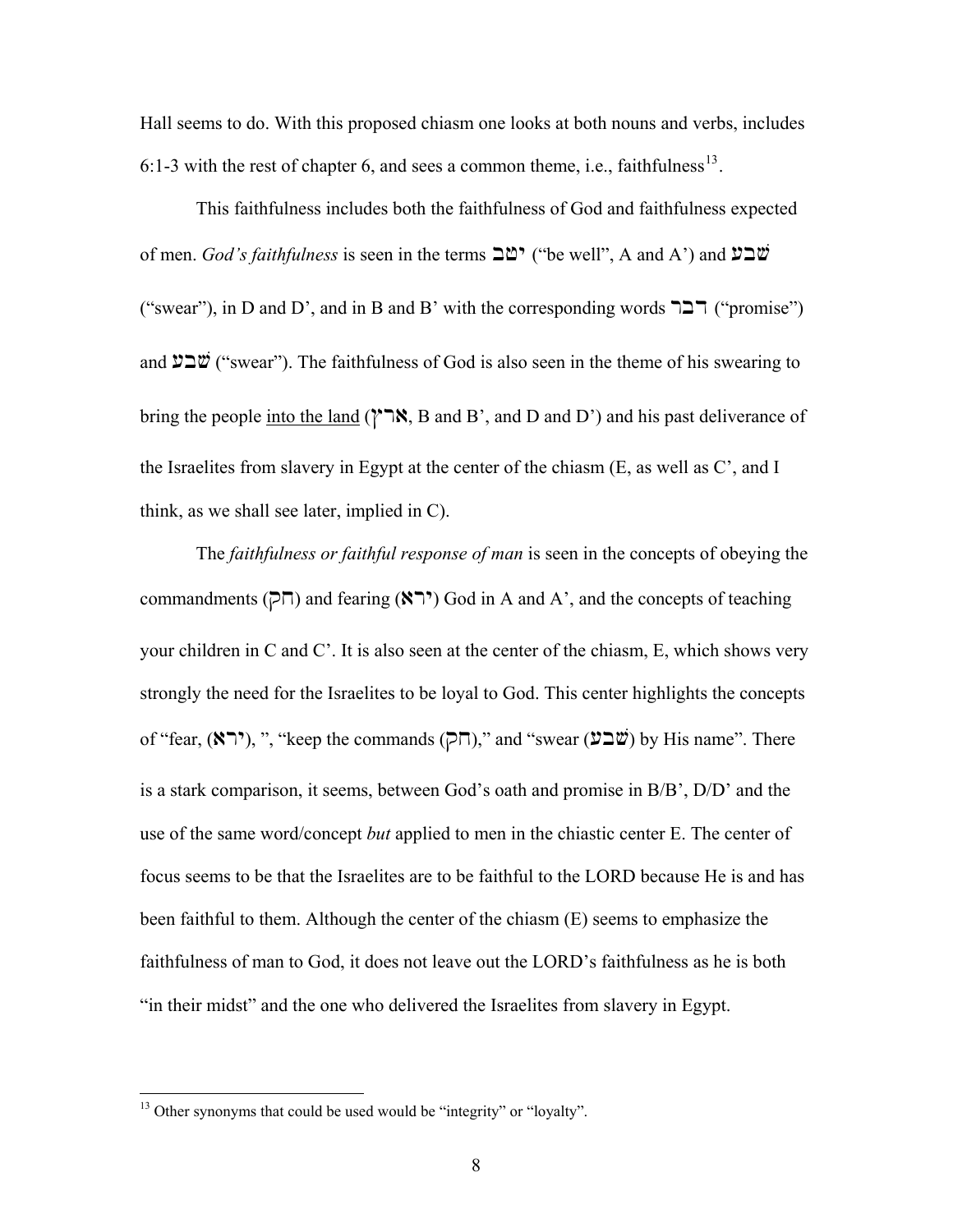The dual theme of God's faithfulness and the expected faithfulness of the Israelites are found at the center of each of the chiasms I have found in chapters  $4-11^{14}$  $4-11^{14}$  $4-11^{14}$ . It is found in 4:31 where (1) God will not forget the covenant which He swore to the fathers, and (2) man is to seek the Lord with all his heart and soul (4:29). It is found in 5:6 and 10 where (1) God brought the people out of slavery in Egypt and shows loving kindness to all who love him and keep his commands, (2) and man is to obey the Ten Commandments. It is shown in 7:9-11 where (1) God is explicitly stated as "faithful", the one who keeps his covenant and gives loving kindness to those who love him and keep his commands, and (2) man is to keep the commandments. It is shown in 8:3-4 where (1) God was shown faithful in clothing and feeding the Israelites in the wilderness, and (2) man is to trust God and live by the words that proceed out of the God's mouth. It is found in 10:11-11:21 where (1) God commands the Israelites to proceed to go in and possess the land he swore to give to their forefathers, and (2) the Israelites are to love God with all their hearts and soul and to obey his commands.

At each of the centers of these chiasms are statements about the nature of God and instructions to the Israelites in their relationship with him. Although this information about God's nature and the content of the instructions to the Israelites often contains more than merely the concept of "faithfulness", it seems that only the concept of "faithfulness" is a part of *each* chiastic center. Hence this concept of faithfulness, which is seen in *both* instructions to the Israelites toward God and God's actions toward them, provides what one might call the skeleton framework<sup>[15](#page-8-1)</sup> for the entire discourse of chapters 4 through 11.

<sup>&</sup>lt;sup>14</sup> See Appendix I.

<span id="page-8-1"></span><span id="page-8-0"></span><sup>&</sup>lt;sup>15</sup> See Appendix II for the skeletal framework of Deuteronomy 6.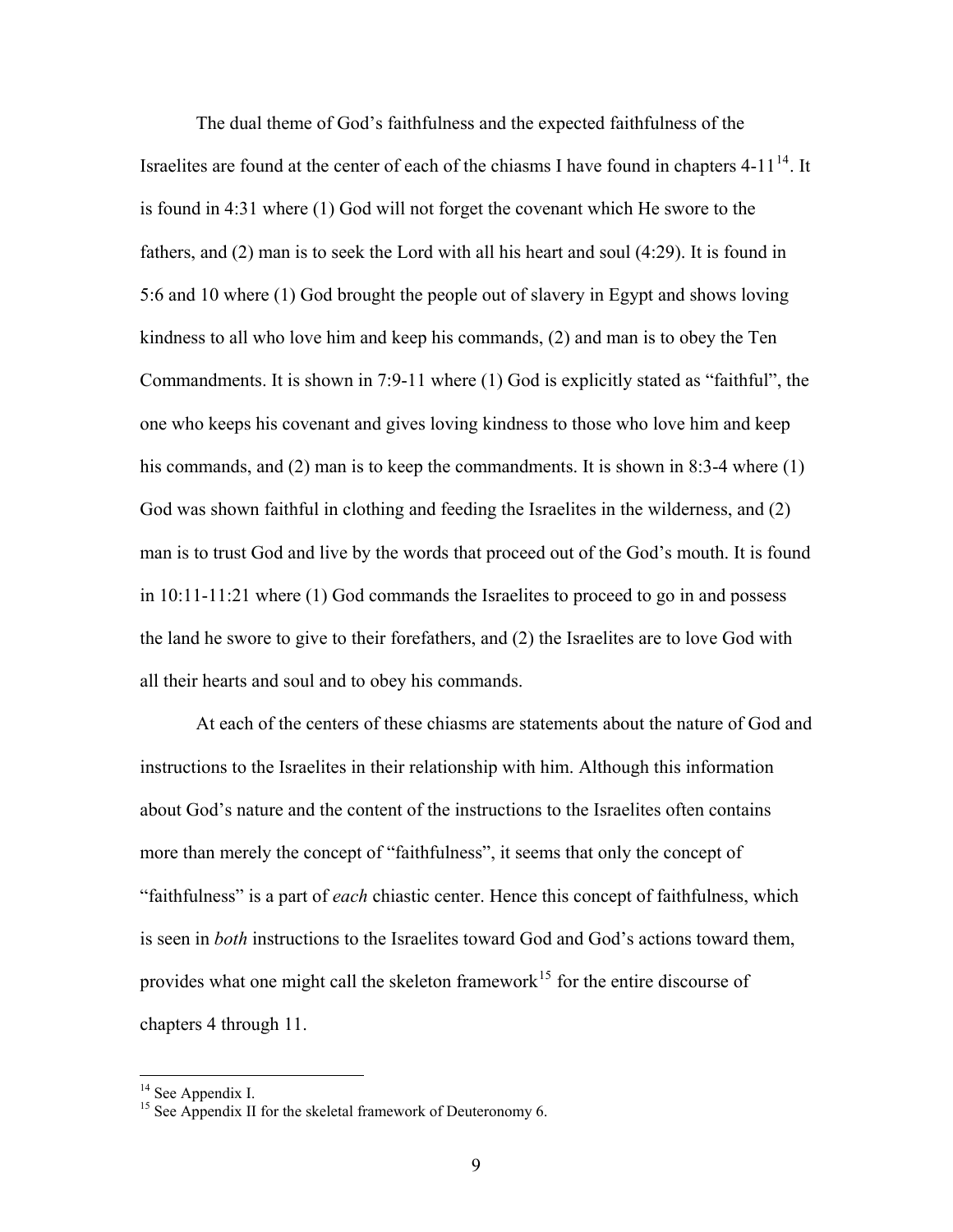When seen in context of the whole of Deuteronomy, it seems that the writer is attempting to impress upon the people God's faithfulness and their appropriate response of faithfulness or loyalty to Him. Coupling this with the heavy emphasis in Deuteronomy on God's faithfulness to bring the Israelites into the promised land<sup>[16](#page-9-0)</sup>, this section of Deuteronomy would then be seen as written to the second generation Israelites in the wilderness with the goal of giving them courage and reason to trust God in His promise to indeed successfully (faithfully) give them the land He promised to their forefathers as long as they are faithful to obey Him. As will be seen, this chiastic structure and the theme it presents will be of help in understanding and elucidating the meaning and purpose of the Shema.

### THE LOYALTY OF YHWH AS THE GROUND FOR THE LOYALTY OF MAN TOWARD YHWH (DEUT. 6:4-5)

"Hear, Israel: YHWH our God, YHWH is one. So you shall love YHWH your God with all your heart and with all your being and with all your strength."<sup>[17](#page-9-1)</sup> (Deut. 6:4-5).

There have been several suggested translations of Deut. 6:4. They include the

<span id="page-9-3"></span>following:

 $\overline{a}$ 

- 1. The Lord is our God, the Lord alone
- 2. The Lord is our God, one Lord
- 3. The Lord our God, the Lord is one
- 4. The Lord is our God, the Lord is one
- 5. Our one God is Yahweh, Yahweh<sup>[18](#page-9-2)</sup>

As R. W. L. Moberly has pointed out<sup>[19](#page-9-3)</sup>, there are basically two main differences in these

translations. The first is whether in the first phrase *YHWH* (Lord) should be subject and

<span id="page-9-0"></span> $16$  Note that emphasis in Deut 4-11 in the Appendix I chiasms as well as the many verses in Deut. that speak of this, including 3:28; 4:38; 5:31, 33; 6:1, 10, 18, 23; 7:1; 8:1, 7-10; 9:4, 6, 23; 10:11; 11:8-11, etc.<br><sup>17</sup>This translation is from Moberly, *Toward an Interpretation of the Shema*, 125.

<span id="page-9-2"></span><span id="page-9-1"></span><sup>&</sup>lt;sup>18</sup> From S. Dean McBride, Jr., "The Yoke of the Kingdom: An Exposition of Deuteronomy 6:4-5", *Interpretation* 27(1973): 292.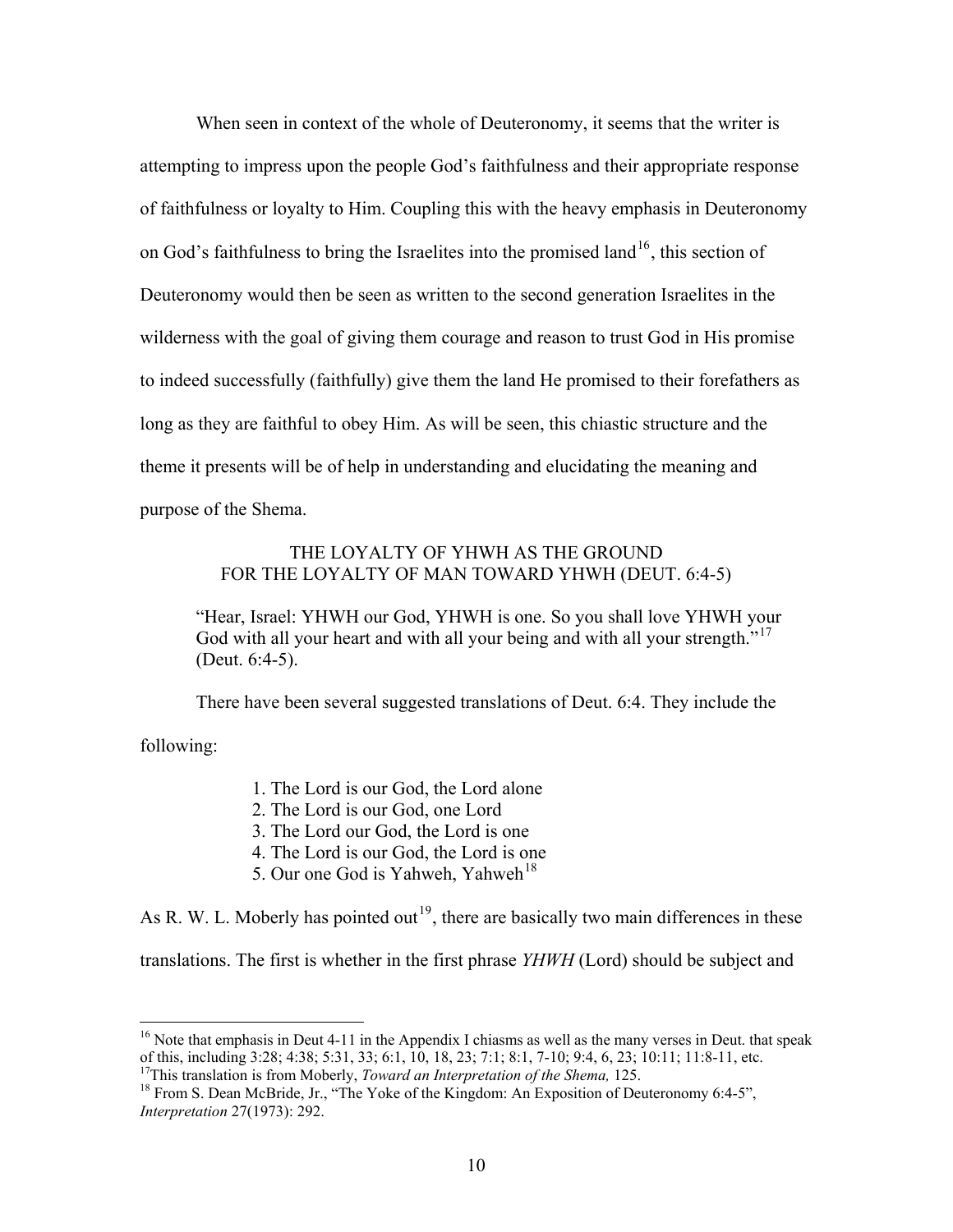*elohenu* (our God) predicate. The second is whether ehad (one) can be rendered "alone". As for the first point, Hebrew idiom in Deuteronomy excludes the use of *elohim* predicatively when juxtaposed to *YHWH*. Moberly states with respect to its use in Deuteronomy (other than Deut 6:4 which is under consideration):

In all these 312 instances in which *yhwh* and *elohim* are juxtaposed, the two words are always in apposition. *Elohim* is always used descriptively, i.e., "Yahweh our/your God", and never predicatively, i.e., "Yahweh is our/your God" . . . In Deut. vi 4, therefore, *yhwh elohenu* must be rendered "Yahweh or God", not "Yahweh is our God"<sup>[20](#page-10-0)"</sup>.

As for the second point, there is no lexical precedent for the meaning of ehad being

"alone"<sup>[21](#page-10-1)</sup>. This effectively eliminates 1, 2, 4, and 5 above. This means that the phrase

must be making a statement about YHWH, (his nature or character) not a statement about

the relationship between Yahweh and Israel and should be translated, "Here Israel, the

LORD our God, the LORD is one".

This being the case, the question still remains as to what  $\nabla \mathbf{R}$  ("one") means

here. Chiastic structural and immediate contextual considerations combined with lexical

<sup>&</sup>lt;sup>19"</sup>"YHWEH is One': The Translation of the Shema", in *Studies in the Pentateuch*, edited by J. A. Emerton (Leiden, Brill, 1990), 210.

<span id="page-10-0"></span><sup>&</sup>lt;sup>20</sup> Moberly, "YHWEH is One", 213. This is also supported by a look at those uses in Deuteronomy (in John R. Kohlenberger III and James A. Swanson, *The Hebrew-English Concordance to the Old Testament*, (Grand Rapids: Zondervan, 1998, 101-103) hereafter known as HECOT). P. P. Jenson, *New International Dictionary of Old Testament Theology and Exegesis* (hereafter known as NIDOTE), sv. ""dj;a," agrees and states, "The syntax of the verbless sentence is disputed, but analogy with other uses of "the LORD our God" in Deut suggests that the traditional syntax should be retained ("The LORD our God, the LORD (is) One)."

<span id="page-10-1"></span><sup>21</sup> A. D. H. Mayes (*Deuteronomy*. New Century Bible Series (Greenwood, S.C.: Attic Press, 1979), 176, referenced in Moberly, "YHWH is One", 212), has suggested that the meaning of "alone" is supported in Is. 51:2; Ezek. 33:24; 37:22; Zech. 14:9; and I Chron. 29:1. None of these however necessitate the translation "alone" but can simply entail the idea of singularity. In addition, Francis Brown, S. R. Driver, and Charles A. Briggs (*A Hebrew and English Lexicon for the Old Testament* (Clarendon: Oxford, 1976), 25-26) do not give "alone" as a definition for ehad. Moberly ("YAHWEH is one", 212-213) has very cogently argued also that ehad, in these five above instances, probably "retains its basic meaning of numerical singularity". Nor is S. Dean McBride, Jr., ("The Yoke of the Kingdom", 292-297) and his argument for "alone" withstanding. McBride argues for this translation more from a broad theological (historical, political, and religious) perspective and the dubious Hebrew idiom perspective which takes *elohenu* as subject (which has already shown above as surely fallacious) than a Deuteronomy 6 contextual perspective.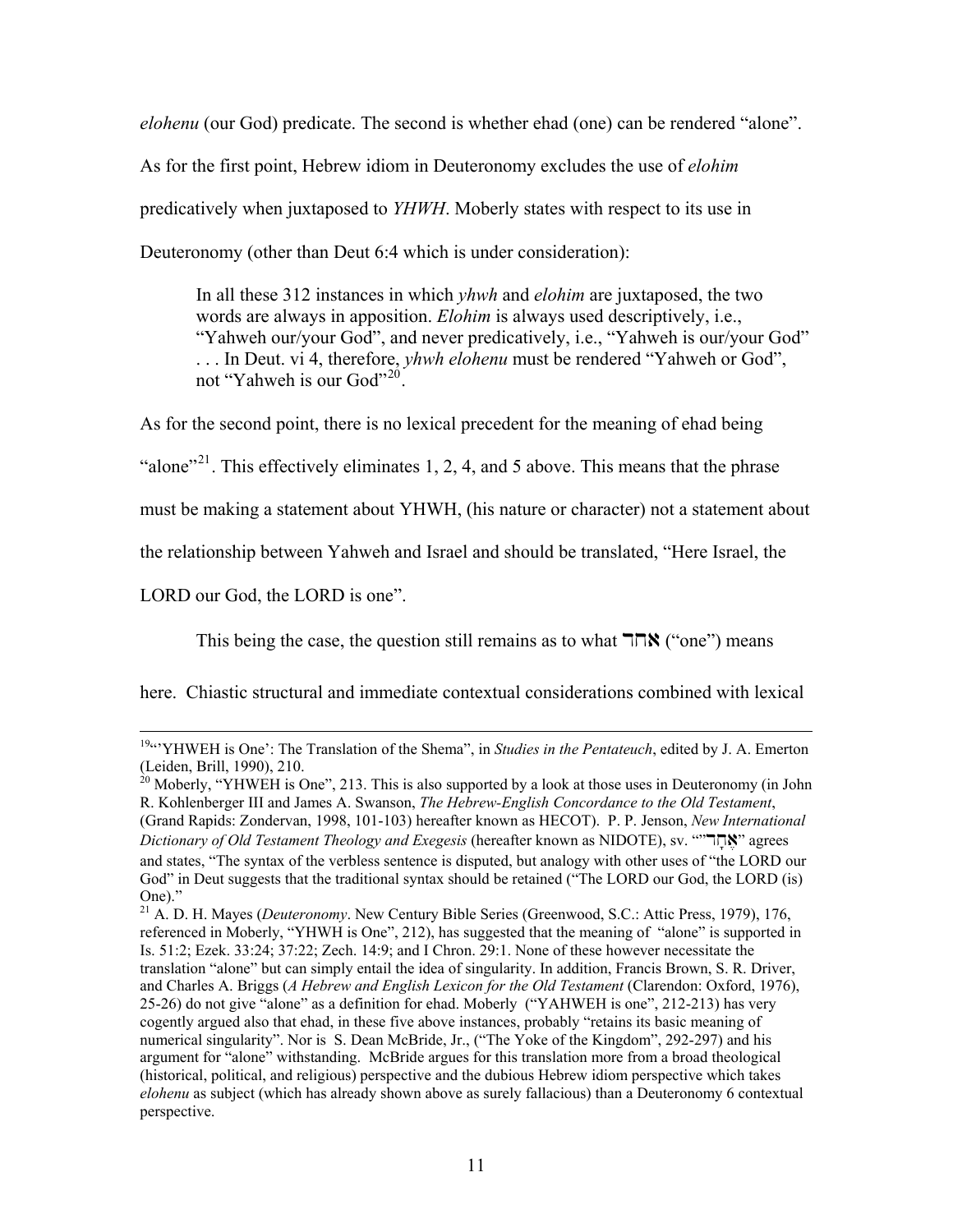considerations can give information to lead us to what I believe is a cogent answer. Verse 5 reads "So<sup>[22](#page-11-0)</sup> you shall love (אהב) YHWH your God with all your heart and with all your being and with all your strength". The term "love" ( $\Box \Box \land$ ) here has definite meaning of loyalty or faithfulness. Of this term and its use in Deuteronomy, William L. Moran states,

Above all, it is a love which must be expressed in loyalty, in service, and in unqualified obedience to the demands of the Law. For to love God is, in answer to a unique claim  $(6:4)$ , to be loyal to him  $(11:1,22; 30:20)$ , to walk in his ways (10:12; 11:22; 19:9), to keep his commandments (10:12; 11:1,22; 19:9), to do them (11:22; 19:9), to heed them or his voice (11:13; 30:16), to serve him (10:12; 11:1,13). It is in brief, a love defined by and pledged in the covenant—a covenant  $love^{23}$  $love^{23}$  $love^{23}$ .

It must be noted also that covenantal love, a love of loyalty and faithfulness, is not

 $\overline{a}$ 

without an affective element. Jacqueline E. Lapsley has persuasively argued that love in

Deuteronomy has "an affective dimension"<sup>[24](#page-11-2)[25](#page-11-3)</sup>. Hence the meaning here has to do with

<span id="page-11-0"></span><sup>&</sup>lt;sup>22</sup> The Hebrew  $\dot{d}$  (waw) in Deuteronomy captures "the nuance of a common deuteronomic idiom, that *waw* consecutive with the second person perfect expresses a linkage of thought that draws out an implication for what Israel must understand and do from what has just been said (e.g., Deut. 7:9, 11; 8:5, 6; 10:19)" and thus can be translated "so" here (Moberly, "Toward an Interpretation", 126, n. 4). This is based on P. Jouon and T. Muraoka, *A Grammar of Biblical Hebrew* Subsidia Biblica 14 (Rome: Pontifical Biblical Insititute,

<span id="page-11-3"></span><span id="page-11-2"></span><span id="page-11-1"></span><sup>1991),</sup> paragraph 119e.<br><sup>23</sup> "The Ancient Near Eastern Background of the Love of God in Deuteronomy", *CBQ* 25(1963):78. <sup>24</sup> "Feeling Our Way: Love for God in Deuteronomy", *CBQ* 65(2003):350-69. Especially noteworthy is the use of  $\overline{q}$  (affectionate love, always with an affective dimension) in parallel with  $\overline{q}$  in Deut. 7:7-8 denoting God's love for Israel (Lapsley, 360). Lapsley also bases her conclusion on previous studies of emotion in ancient Israel, studies that show the word for hate  $(\& \& \& \& \vee$ ) (love's opposite) involves emotions in the Biblical texts, the sociocultural background of love, and the call for Israel to love emotionally because of the prior cause of God's love (e.g., Deut. 10:18-19). Patrick D. Miller ("The Most Important Word: The Yoke of the Kingdom", *Iliff Review* 41(1984):27) would tend to include, although less strongly, this affective dimension saying, "In this context . . . love does not connote primarily affective dimensions . . . It does assume a personal intimate, trusting relation . . . it is not dependent entirely on a feeling of gratitude for its creation". This is contra S. Dean McBride, Jr. ("The Yoke of the Kingdom: An Exposition of Deuteronomy 6:4-5", *Interpretation* 27(1973):298) who argues that "Love of God is not presented as a worthy emotion which the faithful should strive to attain". All three of these however definitely include the *loyalty* dimension of love which brings contextual support for ehad in verse connoting "loyalty" of God. There has been some debate that love that involves emotions cannot be commanded (e.g., Rebecca Abts Wright, "The Impossible Commandment", *Anglican Theological Review* 83(2001): 579-80). That this love can be commanded does not negate the emotional side of it as there would seem to be no reason why motions cannot be changed by the owner of those emotions. The exclusion of emotions in this term by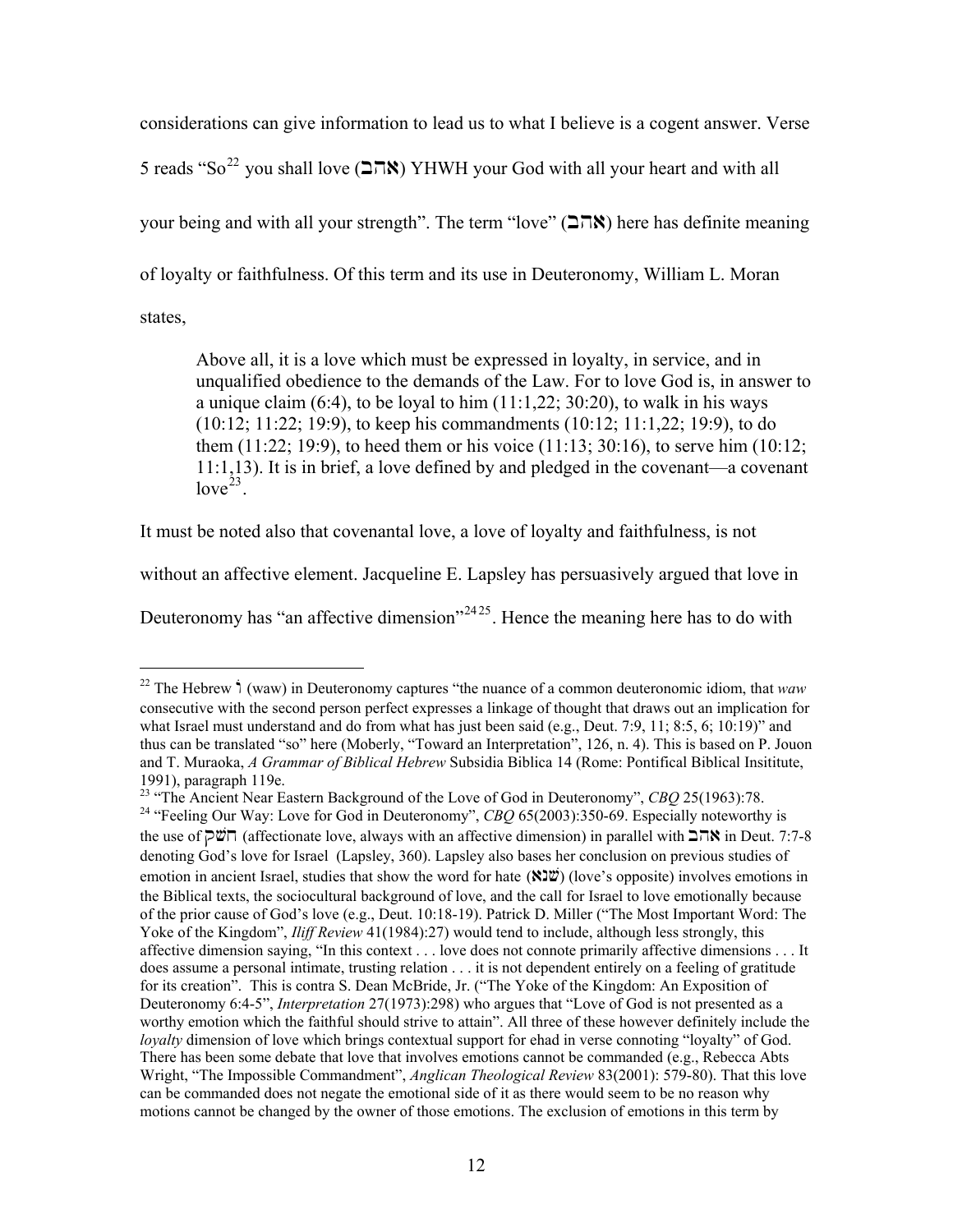sincere "affective" loyalty or faithfulness to God. One is to love God with all one's heart, being, and strength<sup>[26](#page-12-0)</sup>. This loyalty is to be unconditional and consist in one's total or "full" devotion",  $27$  as these three words indicate. Connecting this term with the translation of "so" (waw, see note 22 above), the text seems to be saying something about the loyalty/faithfulness of man to God. "So" indicates a resultant conclusion based on a prior statement. In this context, then, "one" in verse 4 would seem to be speaking about loyalty/faithfulness also. "The LORD is one" could then be a statement about the loyalty/faithfulness of God, something that the context and chiastic structure of Deut. 6 supports very well. The facts that the (1) chiastic structure center is about loyalty (including God's loyalty), (2) the corresponding section C' also speaks about loyalty, and (3) every other division of the chiasm is speaking of God's loyalty is compelling contextual and chiastic support for "one" taking on the meaning of loyalty or faithfulness. If it does not carry this connotation, C would be the only part of the chiasm that does not point to God's loyalty/faithfulness. But one might ask, "Does ehad have a sufficient semantic range to carry this meaning?" J. Gerald Janzen has cogently argued for the meaning of "divine integrity", "loyalty", or "faithfulness" for ehad in the sense of

some seems to be based on the modern misconception that emotions cannot be changed by man or God. Lapsley, 365, critiques this well stating, "The objections that feelings cannot be commanded relies on the modern notions not only that feelings exist within the private world of the individual, but also that they are uncontrollable", something that is foreign to the Torah. In addition, since  $\ddot{\varphi}$  (being/soul) in verse 5 includes the meanings of "desire, appetite" or "longing" (Seebass, *The Theological Dictionary of the Old Testament*, sv. " **Zellah'**), one sees here contextually that emotions are indeed commanded! One is to be loyal ("love") with one's emotions as well as the rest of his/her being.

<span id="page-12-0"></span> $26$  These three words,  $\sum \frac{1}{26}$  (heart/mind),  $\frac{1}{26}$  (being/soul), and  $\sum$  (strength) each combined with  $\sum$ (all) indicate not the modern psychological evaluation (Kalland, 64), but a total allegiance of one's being, "the absolute singularity of personal devotion to God" (B.K.W. and W. C. K., *Theological Wordbook of the Old Testament*, s.v. "**בֹ**לֹאָר", and s.v. "**מאָר"**).<br><sup>27</sup>Moshe Weinfeld, *Deuteronomy 1-11*, in the Anchor Bible Commentary (New York: Doubleday, 1991),

<span id="page-12-1"></span><sup>3338-39.</sup> Earl. S. Kalland, *Deuteronomy*, in The Expositor's Bible Commentary, vol. 3 (Grand Rapids: Zondervan, 1992), 64, states concerning this phrase, "It is . . . a gathering of terms to indicate the totality of a person's commitment of self in the purest and noblest intentions of trust and obedience toward God."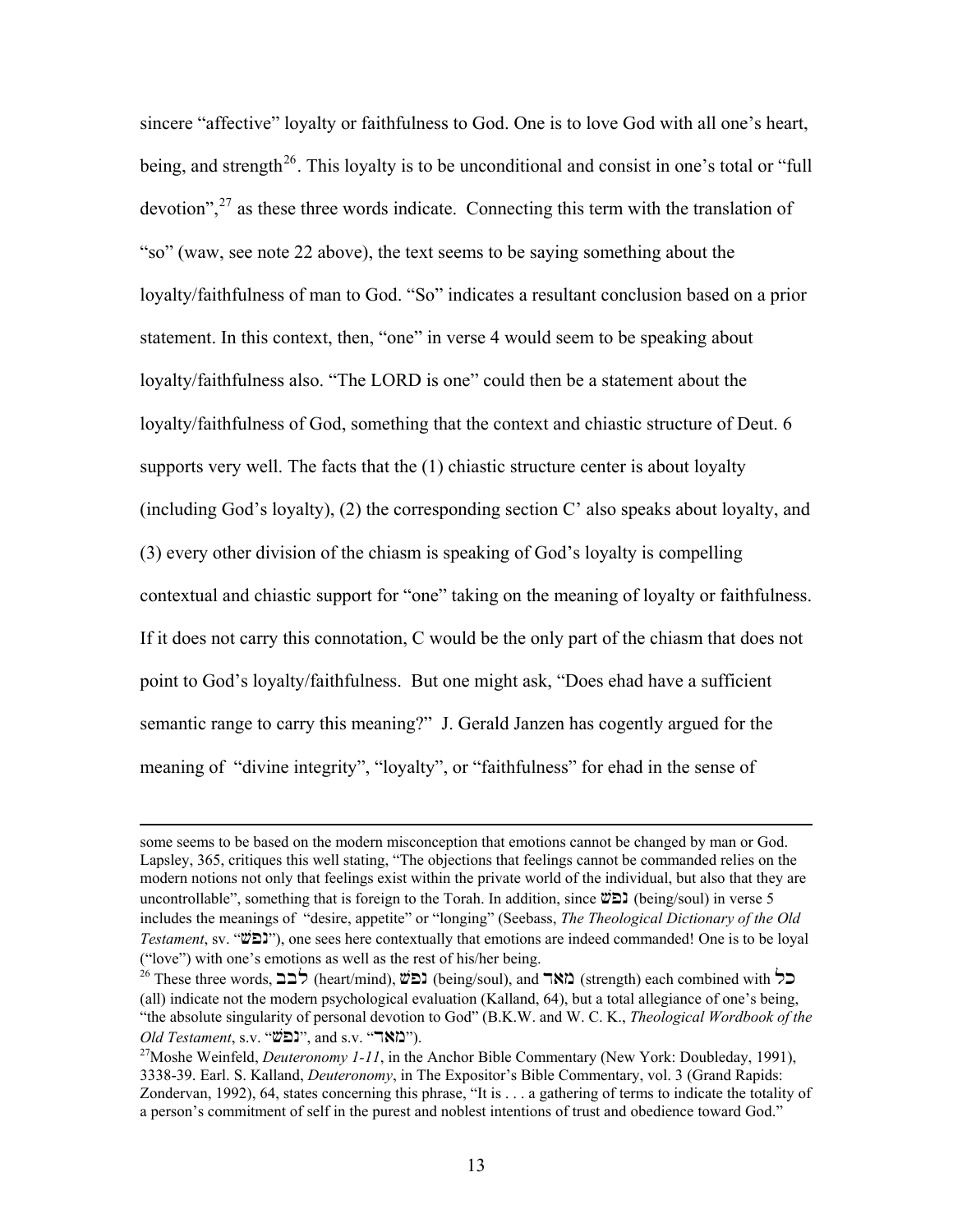"internal undividedness of Yahweh"<sup>[28](#page-13-0)</sup> here in Deut. 6:4 and in Job 23:13; 31:15; Dan. 2:9; Zech. 14:9; and Isa.  $51:2.^{29}$  $51:2.^{29}$  $51:2.^{29}$  P. P. Jenson adds that, "One' is not a title or name of God, but an adjective of *quality*<sup>[30](#page-13-2)</sup> as used here in the Shema'. This unity/quality/loyalty concept can also be seen in the use of  $\exists \exists \forall x$  in Gen. 3:22; 11:1-6; 27:44; 41:25-26; Ex.

12:49; 24:3; 26:4-10; Lev. 7:7; 24:22; Num. 15:15-16, etc.<sup>[31](#page-13-3)</sup> It is important here to note that in the above examples, the unity or quality of "one" is not determined by the term "one" itself but is defined by the context and the other words used with  $it^{32}$  $it^{32}$  $it^{32}$ . Hence, the type of "oneness" here in verse 4 needs to be determined by the words used with it and the immediate context. As such, the oneness depicted here in the Shema would seem to include at the very minimum the oneness quality of loyalty or faithfulness<sup>[33](#page-13-5)</sup>. The ground or basis (even impetus) of man's love (loyalty or faithfulness) toward God would then be the loyalty or faithfulness of God himself.

<span id="page-13-0"></span> $284$  An Echo of the Shema in Isaiah 51:1-3", JSOT 43(1989):78.

<span id="page-13-1"></span><sup>&</sup>lt;sup>29</sup> "On the Most Important Word in the Shema (Deuteronomy VI 4-5)", *VT* 37(1987):280-300, "The Claim of the Shema", *Encounter* (1998):243-57, "An Echo of the Shema in Isaiah 51:1-3", *JSOT* 43(1989):69-82 and "Yahweh our God, Yahweh is One", *Encounter* 48(1987): 53-60. He further buttresses this with his analysis of great crises in YHWH's relation with Israel, including the sin involving the golden calf (Ex. 32) and the unbelief of the spies (Num. 14) in which each time Moses intercedes for the people to God with an appeal *to God's faithfulness*. These and other points including a parallel with Deut 7:9 (where "one" is paralleled by the terms "the Faithful God" argued for by Janzen in "On the Most Important Word in the Shema", 291-94), the chiastic structure I see there in Deut. 7 (Appendix I), and the whole argument of God's faithfulness in spite of the unfaithfulness of the Israelites in Deut. 9-11, all point toward Janzen's concept of ehud taking on the meaning of "internal undividedness" with respect to Yahweh, i.e., his faithfulness.

<span id="page-13-2"></span><sup>30</sup> *NIDOTTE*, sv. " $\Pi$ <sup>30</sup>, emphasis mine. In addition, he states, "The correlation between the two halves of the sentence and the following verses suggests that this is not so much an abstract monotheism as a claim to Israel's total obedience and the exclusion of any other". The issue here seems to be loyalty and faithfulness rather than monotheism. Monotheism is not excluded but just not the main emphasis in the sentence and context.<br><sup>31</sup>There are many other instances one can find in *HECOT*, 54-60.

<span id="page-13-4"></span><span id="page-13-3"></span><sup>&</sup>lt;sup>32</sup> For example, the oneness with God in Gen. 3:22 would be defined by the terms "knowing good and evil", and the meaning of "one" in the equal application of God's law to the alien (Num. 15:15-16) is defined by the words used with it. It is "one" in the sense defined by surrounding terms.

<span id="page-13-5"></span><sup>&</sup>lt;sup>33</sup> This would not mean that the term "one" could not include other aspects of the character of God such as "might" as its parallel in C' may indicate, but that the major focus seems to be loyalty/faithfulness here in the immediate context.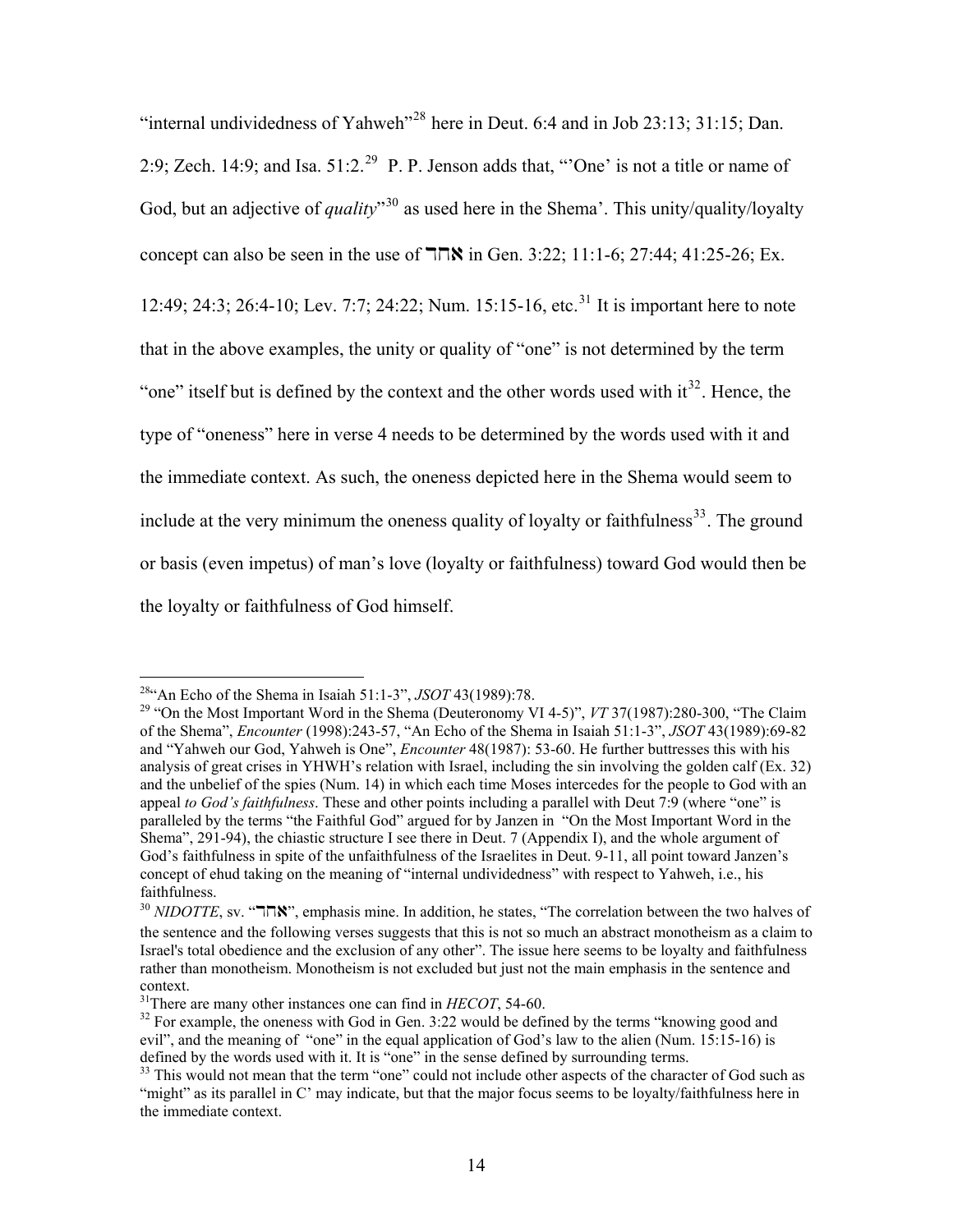#### BE IMMERSED IN GOD'S WORDS

These commandments that I give you today are to be upon your hearts. Impress them on your children. Talk about them when you sit at home and when you walk along the road, when you lie down and when you get up. Tie them as symbols on your hands and bind them on your foreheads. Write them on the doorframes of your houses and on your gates. (Deut. 6:6-9)

The instructions given here to the Israelites indicate that total immersion in God's

commands and his words is the appropriate response of their loyalty to him. These

commands or words  $(T\Box T)^{34}$  $(T\Box T)^{34}$  $(T\Box T)^{34}$  are to be on their hearts (which includes the whole

spectrum of emotion, thought, and will)<sup>[35](#page-14-1)</sup>, impressed (a sharpening of clarification)<sup>[36](#page-14-2)</sup> on

their children<sup>[37](#page-14-3)</sup>, talked about  $(T\Box T)^{38}$  $(T\Box T)^{38}$  $(T\Box T)^{38}$  in every aspect of their lives, it is to be practiced

<span id="page-14-0"></span> $\overline{a}$  $34$  Contextually the terms "these words" refer to verses 4 and 5. However, since they are also used to introduce the Book of Deuteronomy in 1:1 and are used to summarize the Ten Commandments (5:22), there is no reason to limit their reference to these two verses, especially when qualified by the terms "I give you today" (cf. Deut. 4:8, 40; 5:1; 7:11; 8:1; 10:13; 11:8, 13, 27f, 32; 13:18:15:5, 15; 19:9; 27:1, 10; 28:1, 14f; 30:2, 8, 11, 16, so also S. R. Driver, *Deuteronomy,* ICC Commentary Series (Edinburgh: T & T Clark,

<span id="page-14-1"></span><sup>&</sup>lt;sup>35</sup>The Hebrew reads "heart" (singular). The dominant use of the term " $\sum \gamma$ " in the OT (including verse 5 above) is in "reference to the center of human psychical and spiritual life, to the entire inner life of a person" (Alex Luc, *NIDOTTE*, s.v., "כ"ל") including "the whole spectrum of emotion", one's "thoughts", and "will" (*TWOT*, s.v. " $\sum'$ ". Hence, here one encounters the necessity of man's whole person being immersed in and directed by God's commands.

<span id="page-14-2"></span> $36$ The meaning of this term is debated. If one takes the root to be  $\vec{w}$ , the term means "to repeat" (*BDB*, 1040) then this verse would be a command to repeat or recite these words over and over again in every part of one's life. If however the root is from nnv, the term means "to sharpen" (*BDB,* 1041f. *BDB* classifies the term used here under  $\mathbf{D} \ddot{\mathbf{v}}$  translating it here as "teach the words *incisively"*). Charles Isbell,

<sup>(&</sup>quot;Deuteronomy's Definition of Jewish Learning", *The Jewish Bible Quarterly* 31(2003):109-116) has cogently argued that the root of this word is  $\ddot{\omega}$  not  $\dddot{\omega}$  and can be understood as the "task of 'sharpening,' of 'clarification'" (115) so that the command here is to not only help the children know the commands but to make clear as to how one can "incorporate the truth that they express" within their own daily lives. This would go well with the concept of being loyal to God expressed in verses 5-6 which would include the totality of one's inner and outer being. Weinfeld, (*Deuteronomy 1-11,* 333) notes that (with respect to the translation of Aquila) translating this following the  $\pi \mathfrak{D}$  root is "not confusion of roots ... but adherence to Jewish tradition".

<span id="page-14-3"></span><sup>37</sup> The term " $2$ " "son" definitely is spoken to parents (as is seen from the terms "home" "lie down" and "get up"), but the responsibility of the whole of Israel corporately teaching all of their "children" surely cannot be ruled out especially if the term "gates" is a public term (see below).

<span id="page-14-4"></span><sup>&</sup>lt;sup>38</sup> This indicates a definite verbalization (perhaps explanations of practical application) of the commands of God in every area of life.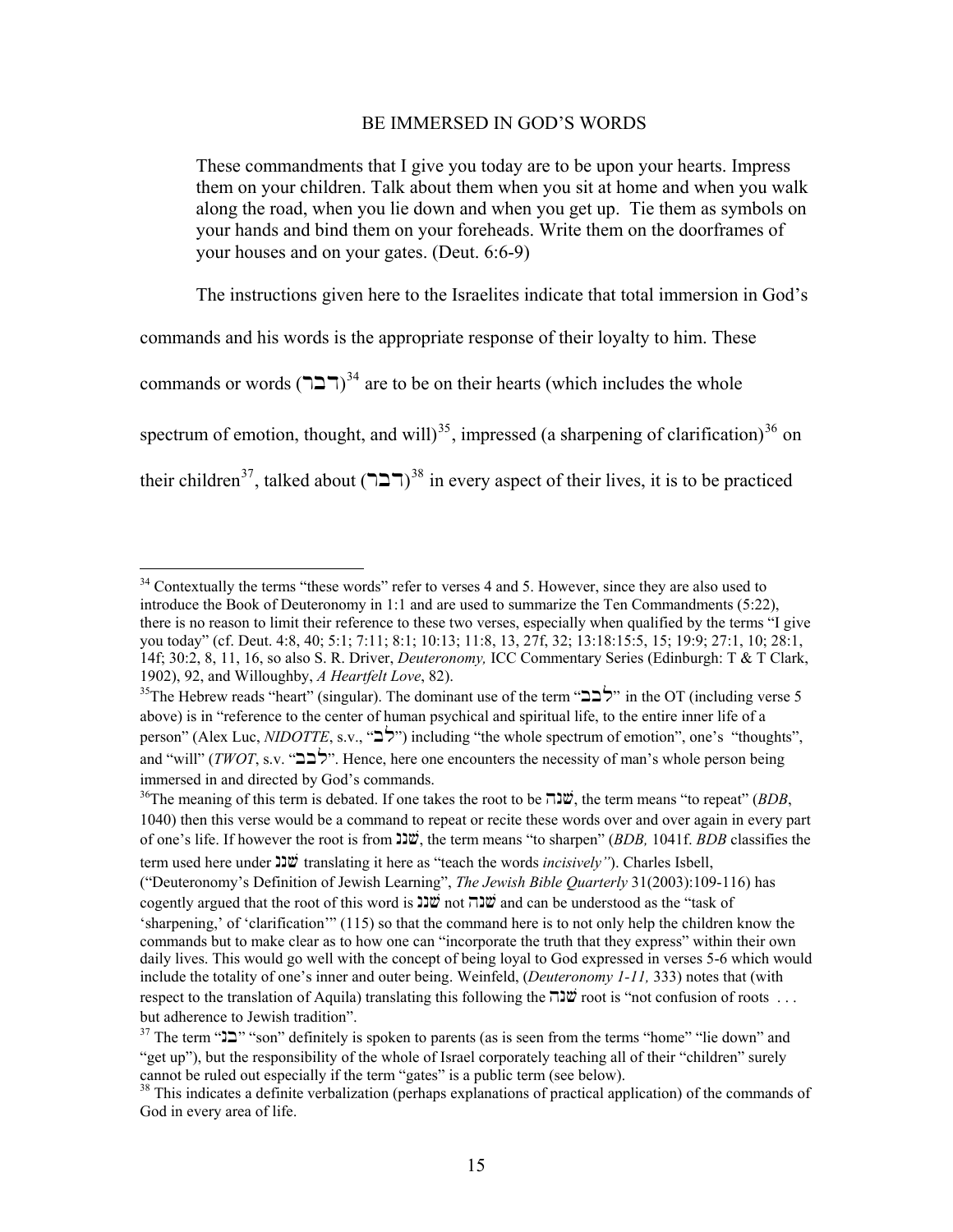daily ("when they lie down and when they get  $up$ "<sup>[39](#page-15-0)</sup>), tied figuratively as symbols to their bodies<sup>[40](#page-15-1)</sup>, and written symbolically on the doorframes of their private houses and publicly within their city gates<sup>[41](#page-15-2)</sup>. Verses 6-9 then taken together follow up and give some practical methods for his people to achieve total loyalty and faithfulness to him (contextually, a practical application of verses 4-5). The people and their children were to obey God by having his commands on their hearts, guiding every aspect of their daily lives both privately and publicly, in their speech and their walk.

<span id="page-15-1"></span><span id="page-15-0"></span><sup>&</sup>lt;sup>39</sup> This is part of the "general Semitic idiom of using antonymic pairs in order to signify totality" (Mayes, *Deuteronomy*, 177). Weinfeld (*Deuteronomy* 1-11, 333) states, "the meaning is obviously 'always'". <sup>40</sup>This concept of tying "them as symbols on your hands and bind them on your foreheads" has been taken both literally and figuratively (so Mayes, *Deuteronomy*, 177), literally only (so S. R. Driver, *Deuteronomy*, 93, so later Jews from Hasmonian times on ward who interpreted these terms as literal as wearing phylacteries, Kolland, *Deuteronomy*, 66)), and figuratively only (so, Kalland, *Deuteronomy*, 66; Weinfield, *Deuteronomy,* 341-42; C. F. Keil and F. Delitzsch, *Commentary on the Old Testament in Ten Vols. Vol. 1: The Pentateuch* (Grand Rapids: Eerdmans, 1978), 324). I have taken the concept figuratively (but cannot rule out the possibility of a literal dimension) because, according to Willoughby (84-85), the parallel passages in Exodus 13:9, 16 and Deuteronomy 11:18 "show traces of a wisdom literature formula and influence" (cf. Prov. 1:9, 3:3; 6:21; 7:3, Mayes, 177, agrees and states the term "bind" has parallels in Wisdom literature although he believes this verse should be taken literally in view of his literal understanding of verse 9) and as such should be understood figuratively as it is in Proverbs when referring to the "words" of God.

<span id="page-15-2"></span> $41$ The term "gates" (שער") is used 373 times in the OT (*HECOT*, 1632-34) but seems never to be used for the door of a personal dwelling (so also, Edesio Sanchez, "When a Word Makes All the Difference-Deuteronomy 6,4-9", *The Bible Translator"* 46(1995):242). Kalland's statement (p. 66) that the term is used in Proverbs 14:19b for a private residence is not totally convincing as it may be figurative for the concept of "presence" in 14:19b, however it must be noted that *BDB*, 1045, does designate Prov. 14:19 and possibly Ju. 18:16 as a referring to a personal residence). As such the probable meaning here is the city gate (so also Joshua Derby, " . . . Upon the Doorposts . . .", *Jewish Biblical Quarterly* 27(1999):43, and Mayes, 178, and Richard S. Hess (*NIDOTTE*, s.v. "" $\dddot{\mathbf{w}}$ ") who says, "The absence of other references that connect *sa'ar*, gate, with a private dwelling argues in favor of the city gate as the location of inscriptions referred to in Deut."). The city gate was where the "elders of the city conducted public affairs and sat in judgment" (Derby, 43). Hence the meaning here would be for parents (and others) to have the commands of God as the standard for all the public affairs and judgments for the city. I favor the command here to be understood figuratively (so also Willoughby, 84, Keil and Delitzsch, 324, contra Derby, 43, and S. R. Driver, 93) and not necessarily to be taken literally (the term "gate" can and is used figuratively in the sense of "towns" in Deuteronomy 5:14 and 12:12, 15, 17, 21 and 22 other times (*BDB*, 1045)) as this would make the whole of verses 8-9 consistent in interpretation and would further highlight the main point of verses 6-9 as instruction to have God's commands as the standard for every aspect of the people's lives both private and public.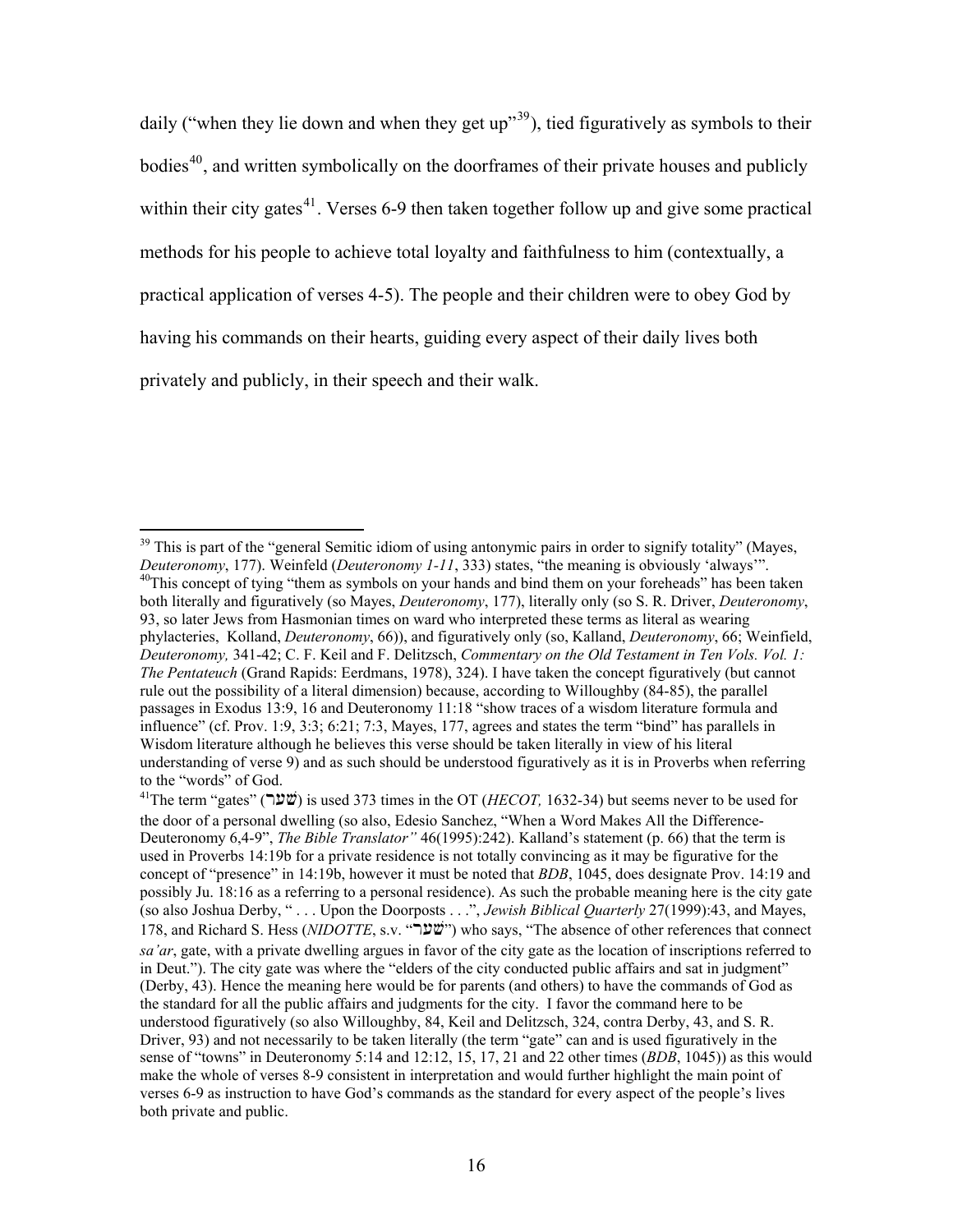#### **CONCLUSION**

In this paper I have attempted to show that the main focus of the Shema' in Deut. 6:4-9 centers on the concept of loyalty, both the loyalty of God to man and the necessary loyalty response of man to God. The chiastic structural and immediate contextual considerations of Deut. 6 combined with lexical considerations gave impetus to the understanding of "one" in verse 4 as the oneness quality of "loyalty or faithfulness". "Love" in verse 5 with its meaning of "loyalty" not only points to the meaning of "one" in verse 4 as being focused on the "loyalty" nature of God, but, by taking the conjunction waw (verse 5) to mean "so" and the extent of the loyal love (verse 5) as encompassing the whole of man's being (heart, being, and strength), the loyalty of God (verse 4) becomes the ground for the loyalty response of the Israelites toward him. Verses 6-9 follow up on verses 4-5 as practical instructions as to how men can achieve the total loyalty toward God commanded in verse 5.

With respect to Christian education, its content needs to include (1) the concept of the faithfulness/loyalty of YHWH toward man as the ground and impetus for the faithfulness/loyalty ("love") of man toward YHWH, (2) an emphasis that the appropriate faithful/loyal response (i.e., a "love" response, which includes an affective dimension) of men to the faithful/loyal YHWH involves *all* of one's being (all of one's heart, being, and strength), and (3) this loyalty response is to be achieved by the people having his commands on their hearts (which includes whole spectrum of emotion, thought, and will), incisively teaching them (an intense sharpening of clarification for application to one's daily life) to their children, and talking about them and allowing them to guide every aspect of their daily lives, both in speech and walk, and in private and in public.

17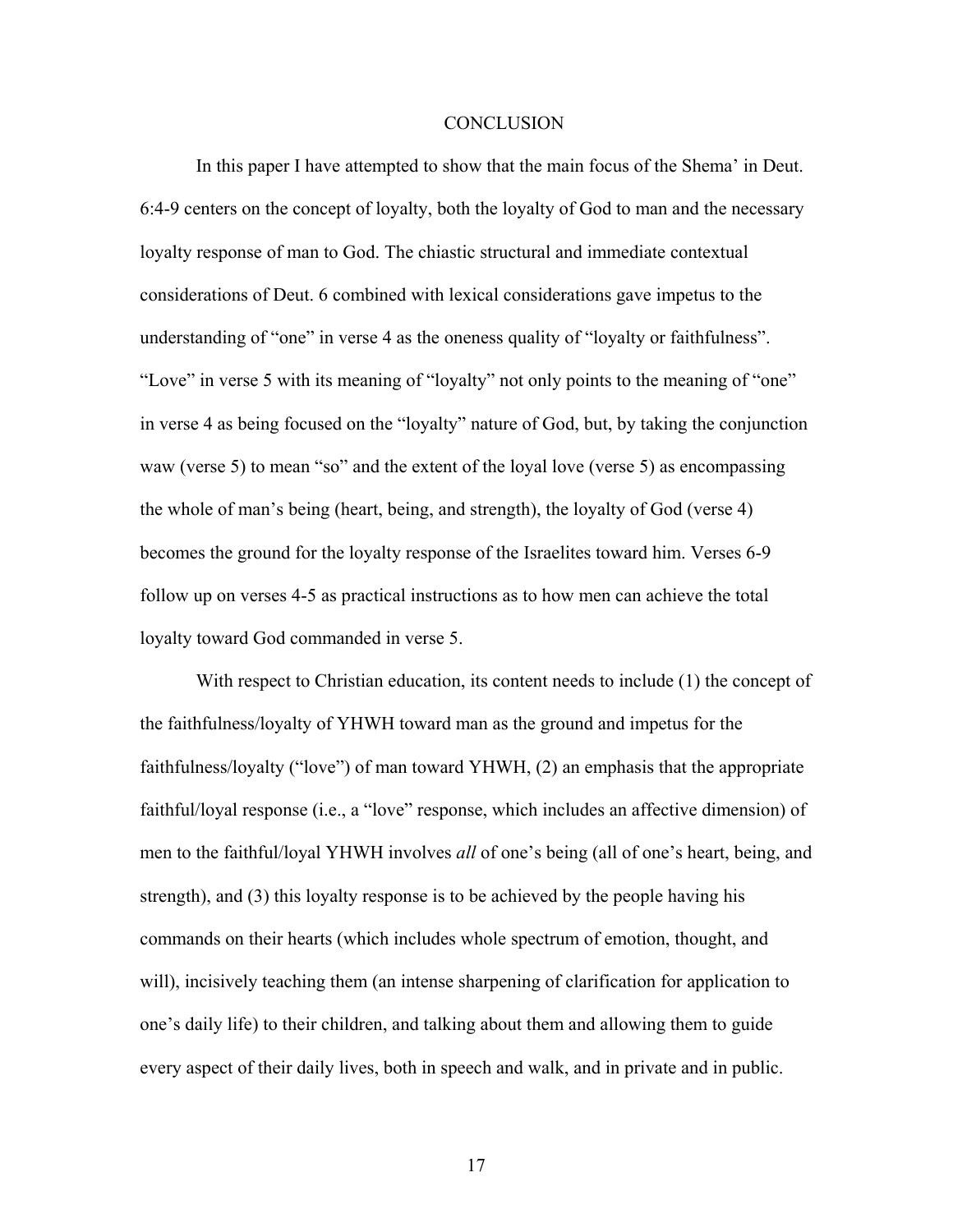#### APPENDIX I:

A Proposed Chiastic Structure for Deuteronomy 4-11<sup>[42](#page-17-0)</sup> (Chiastic centers in **bold** with their theme of faithfulness are in *italics*) A1. Deut. 4:1-24. Keep God's commands so you may live and go in to possess the land the Lord is giving you. Keep God's statutes and commands  $(7\overline{h}, 7\overline{w})$  (1-2) You held fast to the Lord and are alive (4) God is near to the nation  $(2)$ ,  $(7)$ What nation  $($ ,  $\binom{1}{k}$  is like this one because of God (6-8) Do not let what your eyes have seen depart from your heart  $(22)$  (9) Teach (ירע) your children what your eyes have seen (9) Nature of God revealed through eyes and ears: no form (make no graven image) (9-24)  $Children \left( \sum_{i=1}^{n} \right) (9-10)$ Voice of God out of midst of fire  $(\mathbf{W}\mathbf{N})$  (12) Egypt  $(20)$ A people for his own possession, as today (היום ה $\Box$ ), land of inheritance (20-21) **B1. Deut. 4:25-31. The Nature of God. Instructions to People Nature of God: Just, acting corruptly and making idols will cause God's judgment, i.e., perishing from the land (25-28) Compassionate (29-31)** *Faithful***: He will not forget the covenant which He swore to your fathers (31) Instructions to People:**  *Be faithful***: Seek the LORD and search for Him with all your heart and all your soul, listen to His voice** A1'. Deut. 4:32-40. Keep the commands so it may go well with you and you may live in the land Keep the commands and statutes  $(7\overline{1}, 712)$  (40) Keep the commands so you may live long (40) God's presence is with you as a nation  $($ "(1)  $(37-38)$ What nation  $(22)$  is like you because of God (32-34) Nature of God revealed through eyes and ears: no other God (32- 35) Know ( $(2^{\prime\prime})$ ) that the Lord is God, acknowledge ( $(2^{\prime\prime})$ ) and take to

<span id="page-17-0"></span><sup>42</sup> The chiastic structure here is based on common words found in the NASB and the Hebrew text **in combination with** common concepts and themes.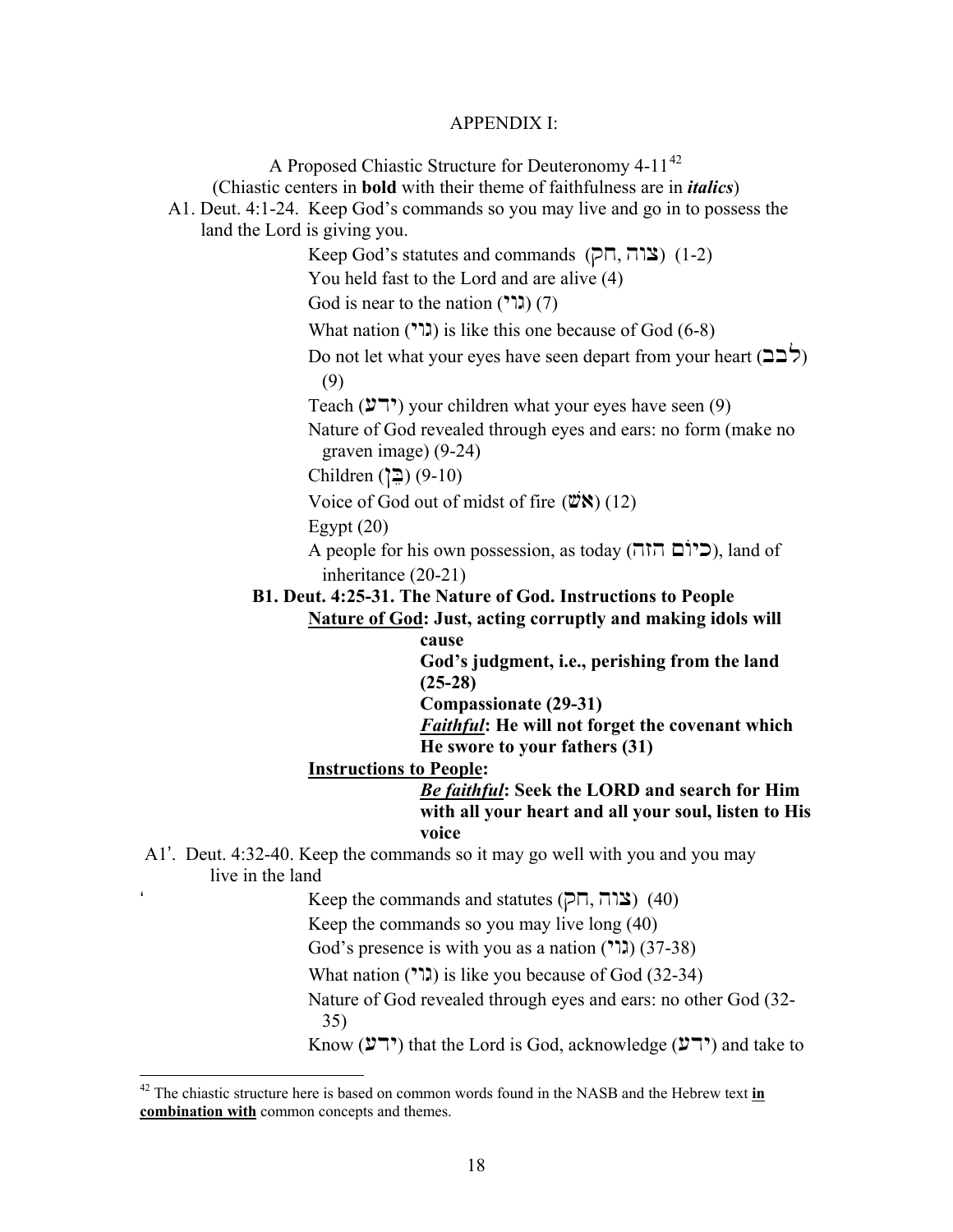heart ( $\overleftrightarrow{225}$ ) that the LORD is God (35, 39) Children ( $\Xi$ ) (40) Voice of Lord out of midst of fire  $(\mathbf{W}\mathbf{N})$  (33, 36) Egypt  $(34)$ Land of inheritance, as it is today (תיום הזה) (38) A2. Deut. 4: 40-49. Keep the commands so it may go well  $(20)$  with you and your days prolonged (ארך), (overlap of one verse from above), you and your children (40),  $(\dddot{\mathbf{w}}^{\bullet})$  possession of land already accomplished (41-49) B2. Deut. 5:1-5. God's commands given to Moses to speak to the people because of the people's fear  $(\aleph \supset \neg 5.5)$  of face to face encounter with God (Moses stood between the LORD and the people (5)) **C2. Deut 5:6-21. The Nature of God, Instructions to the People Nature of God: Faithful deliverer, jealous God, just, showing loving kindness.** *God is faithful***: He is the one who brought you up out of Egypt (6, 15) God is a jealous God, God is to be your only God (9) God is a God of justice (9) God shows loving kindness to those who obey him (10) God is mighty (15) Instructions to the People:** *Be faithful***: Love God and keep his commands People are to keep the 10 commandments ("you shall not . . .") People are to love God (9-10) Children to obey parents. This will prolong days and make it go well with them in the land the Lord gives them (16)** B2'. Deut. 5:22-32. God's commands given to Moses to teach the people because of the people's fear  $(\aleph \supset \, 5:29)$  of face to face encounter with God ("stand here by Me that I may speak to you all the commandments . . . which you shall teach them" vs. 31) A2'3<sup>[43](#page-18-0)</sup>. Deut. 5:33-6:2a Keep the commands (חקה) and statutes (חקה) *(you be faithful)* so it may go well  $(\mathbf{D}^{\mathbf{w}})$  with you (5:33, 6:1-2), possession of land yet to be accomplished (land you "shall possess"  $(\overrightarrow{w})$ " (5:33; 6:1). Your days prolonged (ארך), you, your son, your grandson (6:2). Fear ( $\binom{8}{7}$  the LORD. Hear the 1

<span id="page-18-0"></span><sup>&</sup>lt;sup>43</sup> This double number notation indicates that I am proposing an overlap in the chiasm where this section or part of it goes with both the chiastic structure that precedes and that which follows. It constitutes shared verse belonging to each chiasm. This interlocks the chiasm. Hence 4:40-5:33 are closely tied with 6:1-25.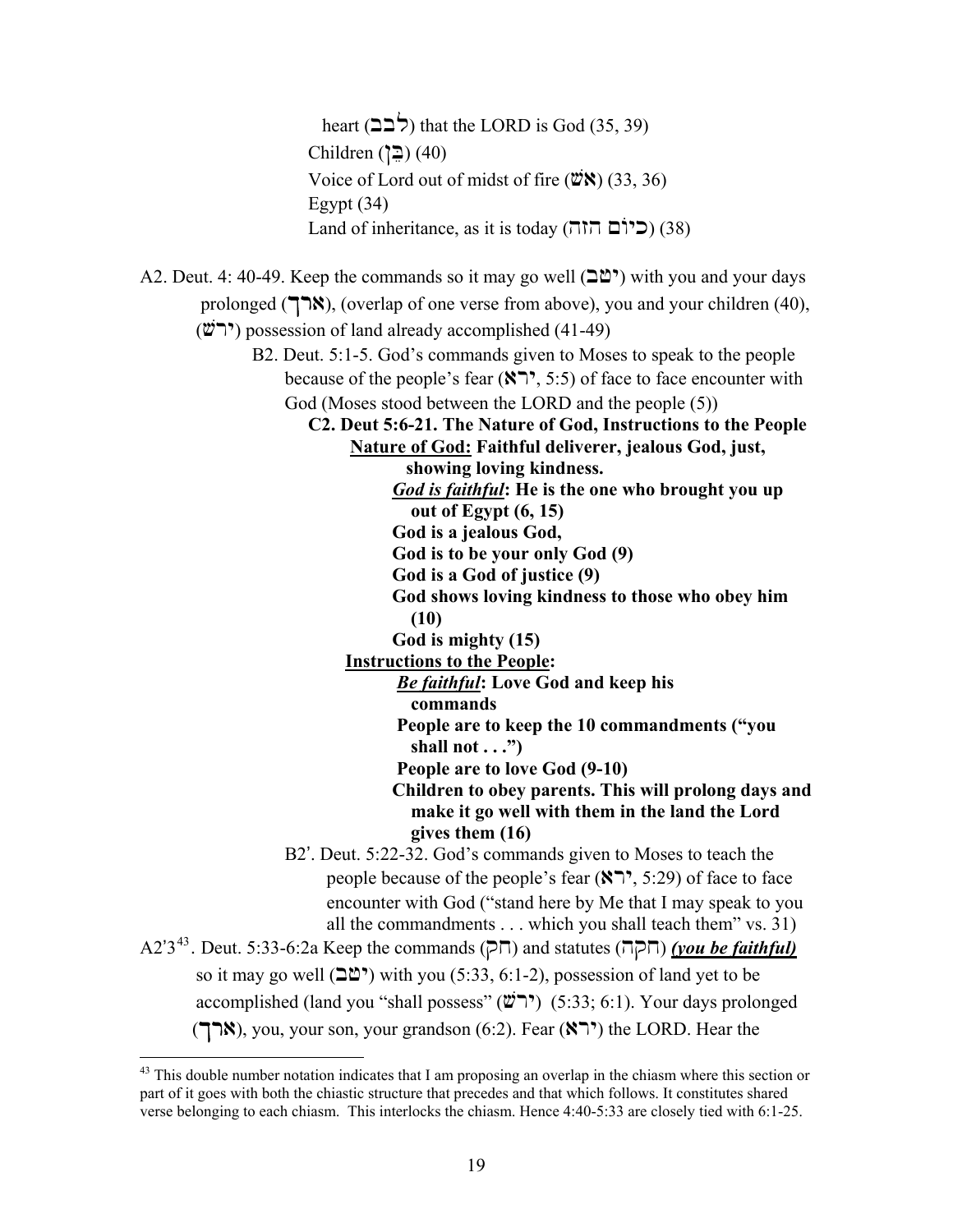commands and do them and it will be well  $(D^{\omega})$  with you and you may multiply greatly (6:3a) (*God is faithful to take care of you*)

B3. Deut. 6:3b. Just as the God of your fathers  $(28)$  promised  $(727)$  (*God is* 

*faithful*) in a land (אר $($ אר $)$ ) of milk and honey

C3. Deut 6:4-9: God, People,

Nature of God:

#### **The LORD is One**

Instructions to the People:

*Be faithful*: Love  $(278)$  God with all heart, all soul, and all strength

 Keep his commands on your heart Teach your children

D3. Deut 6:10-11. You will be satisfied, great and splendid cities you did not build, houses full of all good things, cisterns you did not dig, vineyards, olive trees you did not plant, etc. (cf., land of milk and honey, vs. 3 and "good" land in vs. 18), land  $(\gamma \cap \mathcal{S})$  God swore  $(\mathcal{Y} \cap \mathcal{Y})$  to your fathers  $(\mathcal{S})$  (*God is* 

# *faithful*)

 **E3. Deut. 6:12-18a: God, Instructions to the people Nature of God: God is jealous (15)** 

> **God is among you (in your midst, 15) God is just and will reveal his anger (15)** *God is faithful***: He brought**

 **you up out of slavery in Egypt (12)** 

 **Instructions to People: Watch and do not forget** 

 **the Lord, fear (love), worship, and swear (**[bv**) (***you be faithful***) by the** 

 **name of the LORD (13-14)** 

 **Do not follow any other gods (14) Do not test the LORD** 

**Diligently keep his commandments (17)** 

 **Do what is right and good in the sight of the LORD (18)** 

D3'. Deut. 6:18b-19: that it may be well ( $\Delta\mathfrak{O}$ ) with you, and you  $m$ ay "possess the good ( $\Box$ שוב) Land (אר $\gamma$ ", which the LORD swore ( $\mathcal{V} \supseteq \mathcal{W}$ ) to give to your forefathers ( $\supseteq \mathcal{R}$ ), as the Lord has

### spoken (ראשׁר דבר) (*God's faithfulness*).

 C3'. Deut. 6:20-23a: Nature of God, Instructions to the people Nature of God:

> God is mighty: He did great and Distressing signs and wonders against Egypt *God is faithful*: He brought us from Egypt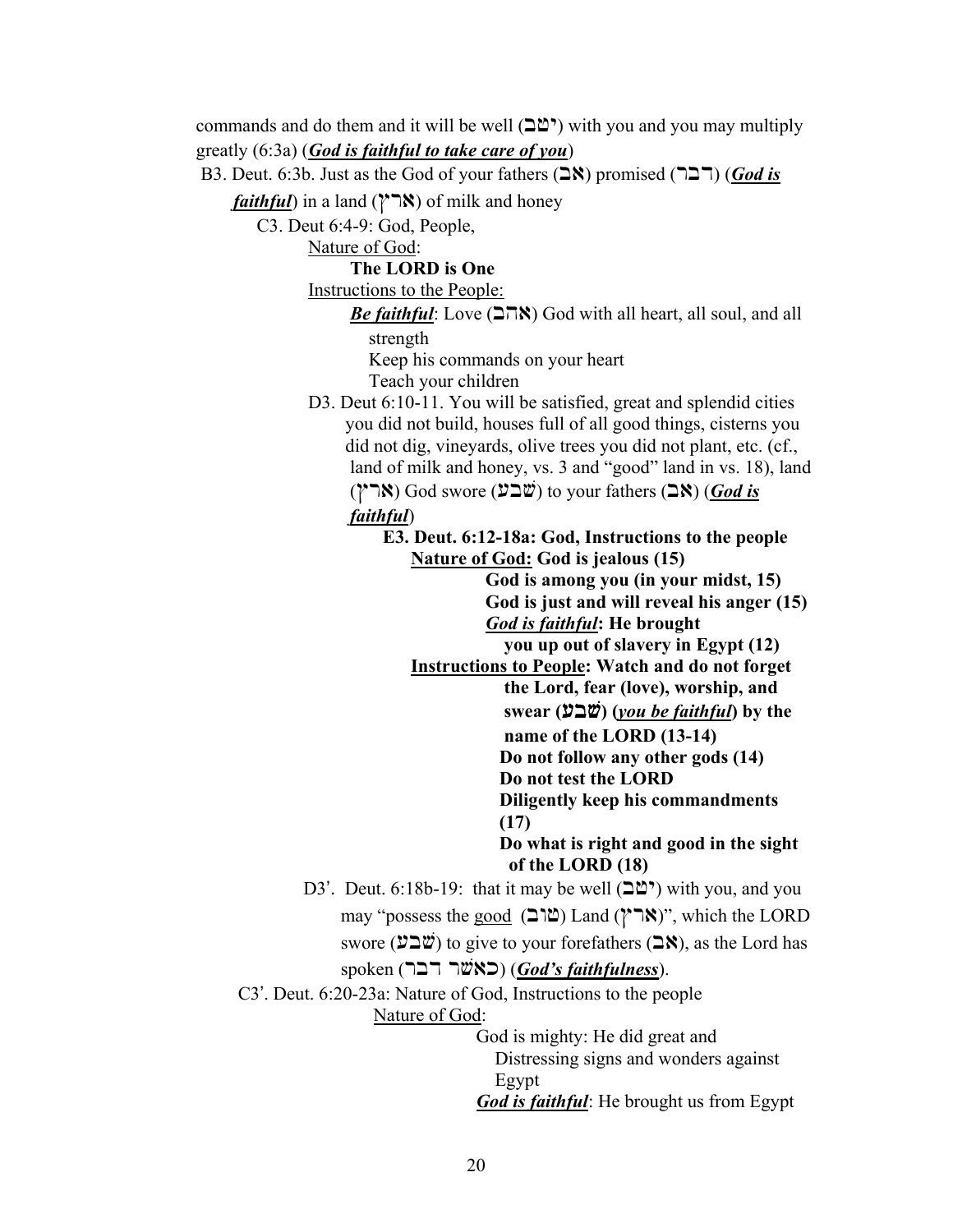out of slavery God is purposeful: to free us from slavery into this land Instructions to the People: *Be Faithful*: Teach your sons about God's might, faithfulness, and purpose. B3'. Deut. 6:23b: *God's faithfulness* ("to give us the land ( $\mathcal{N}$ which He had sworn  $(\mathcal{V} \supseteq \mathcal{W})$  to our fathers" ( $\supseteq \mathcal{N}$ ), 23b) A3' Deut. 6:24-25: Obey the LORD's commands ( $\overline{P}$ ), fear ( $\overline{R}$ ) the LORD for our (children and parents in context) good  $(D^{\text{th}})$  always and our survival (*God's* 

*faithfulness* implied: He will take care of them), keep all the commands, it will be our righteousness, just as he commanded us (*you be faithful*)

A4. Deut. 7:1-2a. God will clear away (בורי) the nations ("ג), you shall defeat and destroy them

> B4. Deut. 7:2b-8. The LORD chose you to be a people for his possession out of all the peoples of the earth, He loved you and kept his oath  $(\mathcal{V} \supseteq \mathcal{W})$  to your forefathers  $(\supseteq \aleph)$  (He is faithful).

> > **C4. Deut. 7:9-11. The Nature of the LORD**

*Faithful***—keeps his covenant and loving kindness to a thousandth generation of those who love him and keep his commands Just—repays those who hate Him Instructions to the People: Know that the LORD your God, He is God** 

# **Love God (implied) and keep the commands (***Be Faithful)*

- B4'. Deut 7:12-15. The LORD will keep with you his covenant and loving kindness, (you are a special people for He will bless you "above all peoples") which He swore  $(\mathcal{V} \supseteq \mathcal{V})$  (He is faithful) to your forefathers  $(28)$ ,
- A4'. Deut. 7:16-26. God will clear away (בשׁל) the nations ("גו"), you shall consume all peoples, you shall destroy them.

A5. Deut. 8:1. Keep the commands (מצוה) you may live and multiply, go in and possess the land ( $\mathcal{N}$  ) the LORD swore to give

> B5. Deut. 8:2. God wants to know (ירע) what is in your heart ( $\sum$ ), if you will keep his commands or not. He tests and humbles you.

**C5. Deut. 8:3-4. Nature of God**

## *God is faithful***:**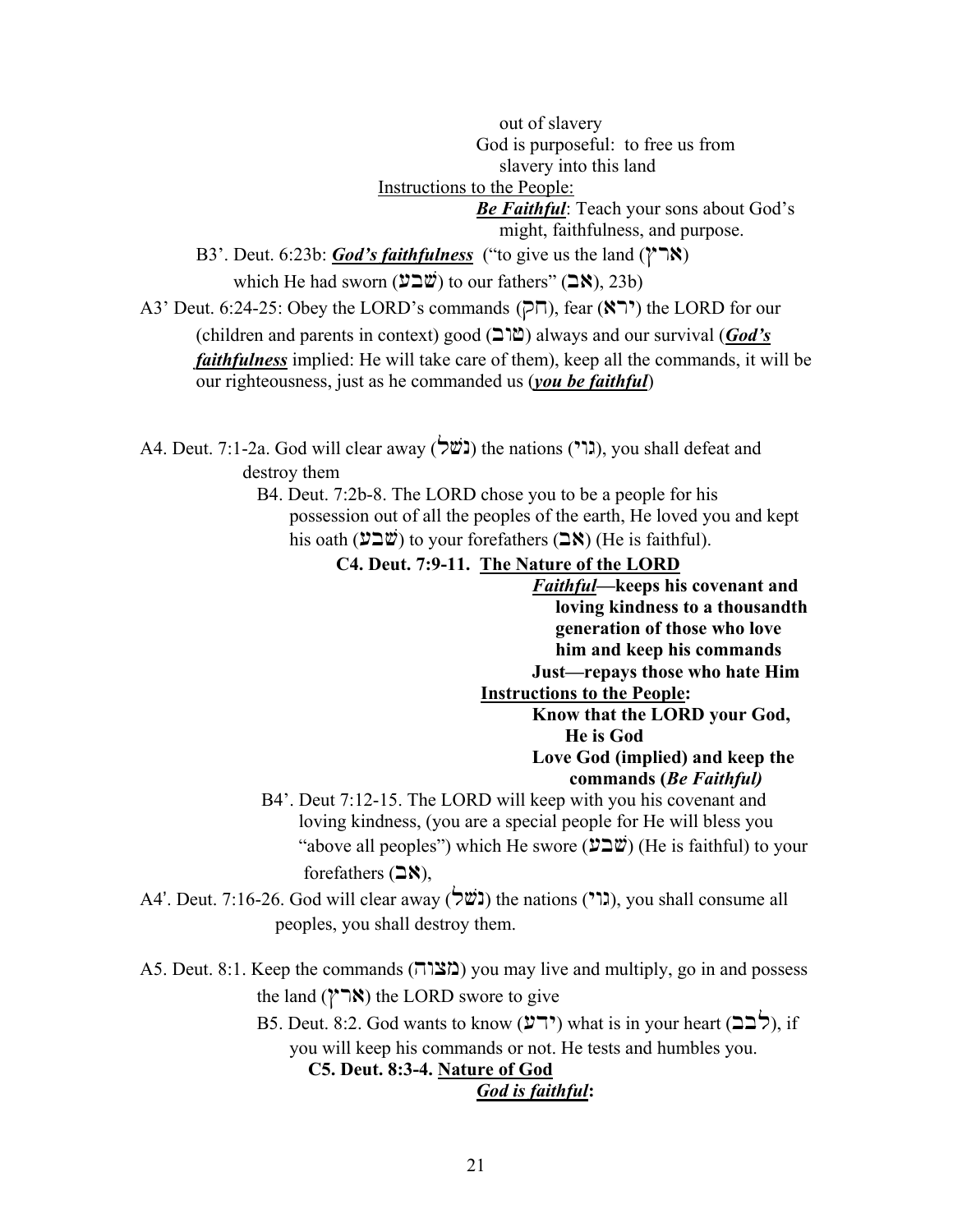**God fed you in the wilderness with manna God kept your clothing from wearing out Your feet did not swell** 

# **Instructions to the People:**

## *Be Faithful:*

**Understand that man does not live by bread alone, but by everything that proceeds from the mouth of God. Trust God for sustenance.** 

 $B5'$  Deut. 8:5. Know (יְרֹע) in your heart ( $\sum$ לב) that God was disciplining you as a son

A5'. Deut. 8:6-10. Keep the commands ( $\pi$ צוה) God is bringing you into a land ( $\gamma$  where you will eat food without scarcity and not lack anything, a good land  $(Y \cap X)$  he "has given you"

A6. Deut. 8:11-13. Don't forget ( $\Box \mathfrak{W}$ ) the LORD by not keeping His commands in your plenty

> B6. Deut. 8:14a. then your heart becomes proud and you forget ( $\Box \Box \ddot{w}$ ) the LORD

## **C6. Deut. 8:14b-16. Nature of God**

## *God is faithful***:**

 **He brought you out of slavery in Egypt He kept you safe from serpents and scorpions** 

 **He brought you water out of a** 

 **rock** 

 **He fed you manna** 

 **He is out to do "good for you in the end"** 

### **Instruction to the People:**

#### **Be humble (***be faithful***)**

 B6'. Deut. 8:17. Proud heart (implied) and forgetfulness (implied) toward God

A6'. Deut. 8:18-20. Remember ( $\Box$ ) the LORD (keep his commands), listen to the voice of the LORD, if ever you forget ( $\Box \mathfrak{W}$ ) you will perish

A7. Deut. 9:1-10:11. People about to cross the Jordan to dispossess ( $\mathbf{w}$ ) the nations "greater and mightier than you" (9:1) *The LORD is faithful*, the land will be possessed in spite of the people's unfaithfulness. The LORD works to confirm his oath which he swore to Abraham, Isaac, and Jacob  $(9:5; 10:10)$ .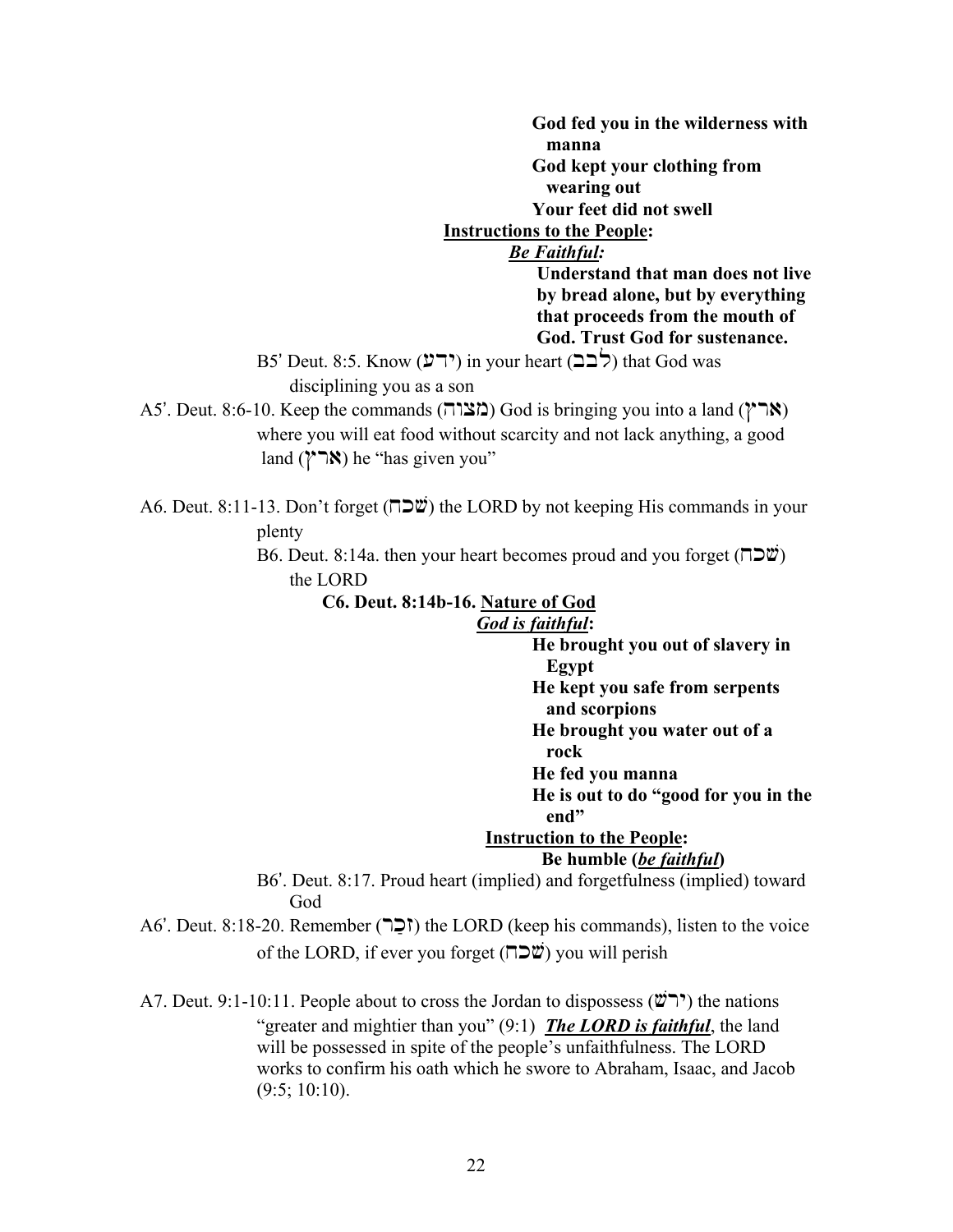**B7. Deut. 10:11-11:21. The Nature of God:** 

*Faithful***: Proceed, go in and possess the land I swore to their fathers to give them (10:11; 11:21) To God belongs heaven, and earth God chose to set his affection on the forefathers and to love them God chose their descendants above all Peoples God is God of gods and Lord of lords He is great and mighty and awesome He is just: no partiality or bribes, takes care of widows and orphans He loves the alien Instructions to the People: Love God with all heart and soul (10:12; 11:1,13) Keep his commands (10:13; 11:1, 8, 13,22) Circumcise your hearts and stiffen neck no more (10:16). Love the alien (10:19)** *You be faithful***: You shall swear by his name (10:20) Teach these things to your sons (11:18- 20) Love the Lord, walk in all his ways, Hold fast to him (22)**  A7'. Deut. 11:22-32. If you keep his commands, the Lord will drive out the nations and you will dispossess ( $\ddot{\psi}$ יר $\ddot{\psi}$ ) nations greater and mightier than you (11:23) *(God is faithful).* The people to cross the Jordan and possess the land which the Lord is giving them "you shall possess it and live in it" (11:31) *(God is faithful),* .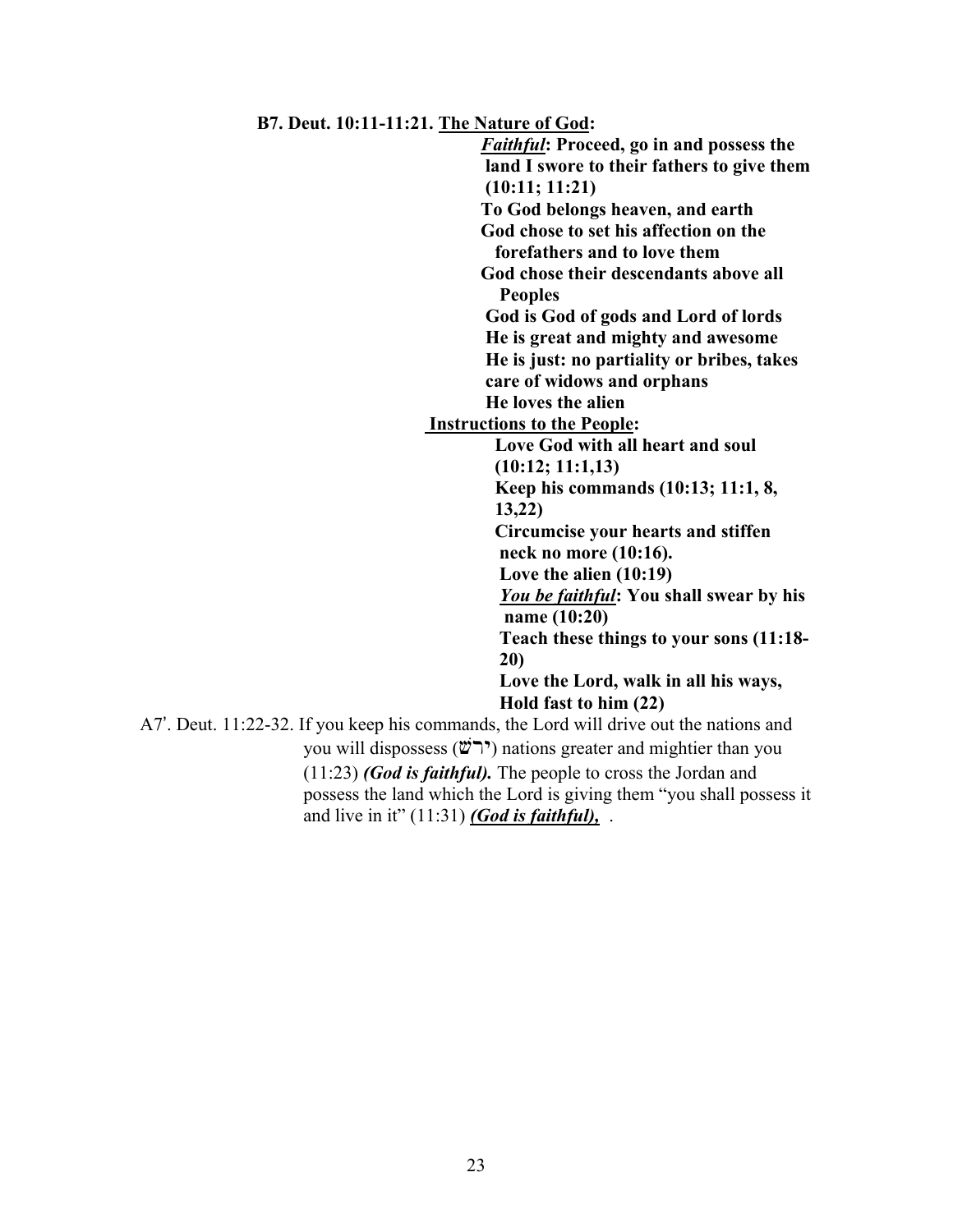## APPENDIX II: THE SKELETAL CHIASTIC FRAMEWORK OF DEUTERONOMY 6 AROUND THE THEME OF "FAITHFULNESS"

A 5:33-6:2a: *You be faithful* (רא, הקה, אית), *YHWH is faithful* (<sup>ס</sup>בי)

B. 6:3b: *YHWH is faithful* (727)

C. Deut 6:4-9: *YHWH is faithful* (האה), *you be faithful* (האה **teach your children** 

D. Deut. 6:10-11: *YHWH is faithful* (עבע)

E. Deut. 6:12-18a: *YHWH is faithful***: He brought you up out of Egypt.** *You be faithful*  $(\Sigma \square \ddot{\mathcal{C}})$ 

D' Deut. 6:18b-19: *YHWH is faithful* (באשר רבר, שוב, ישב $\rho$ 

C' *YHWH is faithful*: **He brought us from Egypt out of slavery**  *You be faithful***: Teach your sons** 

B' Deut. 6:23b: *YHWH is faithful* (שבע)

A' Deut. 6:24-25: *You be faithful* (רא, A), *YHWH is Faithful* ( $\Box$ ם)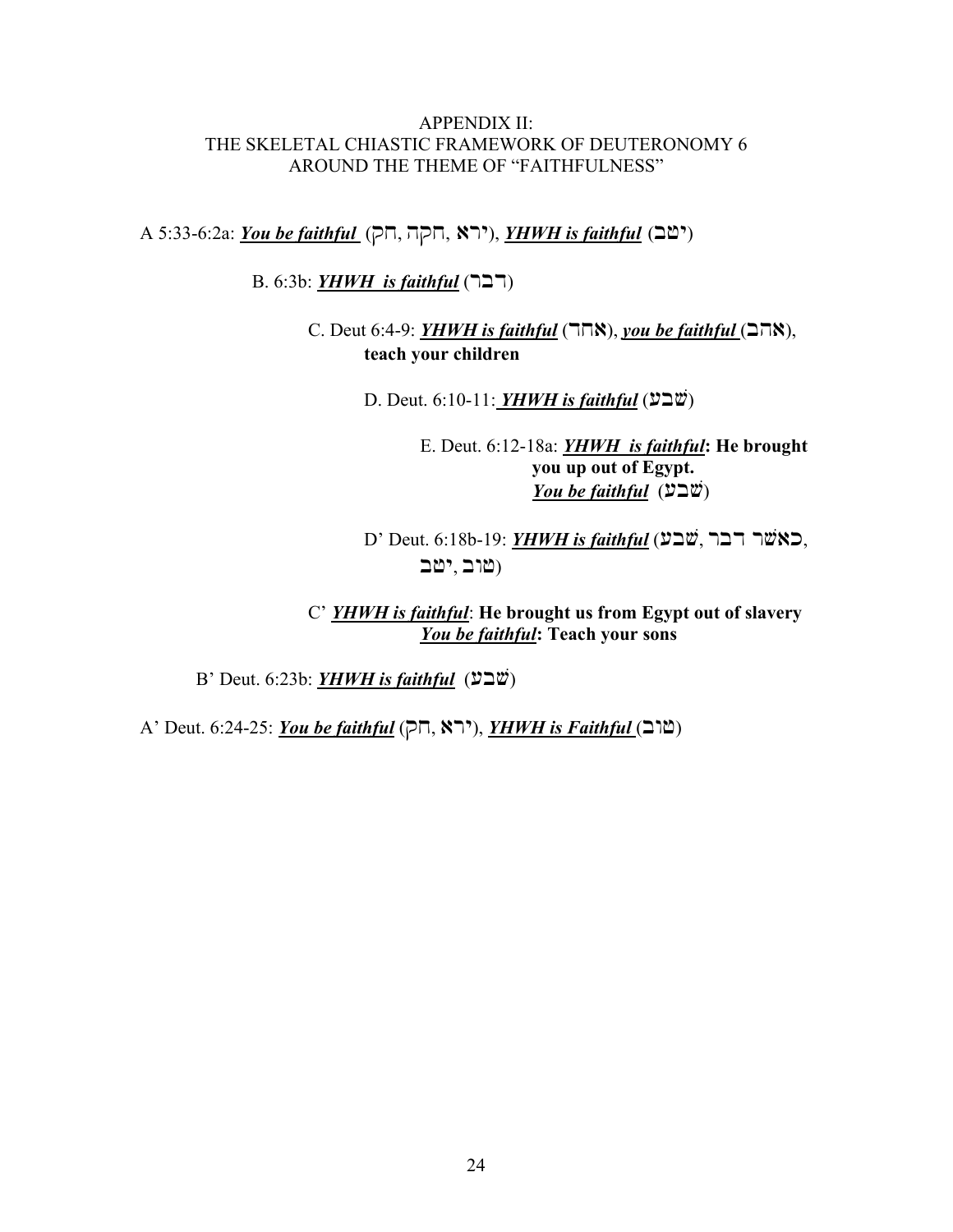#### BIBLIOGRAPHY

Adamo, David Tuesday. "Deuteronomic Conception of God According to Deuteronomy 6:4 and the Importance in African Context." *Bible Bhashyam* 18(1992): 55-65.

Aharonson, David. "A Note to Y. Bakon's Article." *Beth Mikra* 36(1990-1991): 182-183.

- Bakon, Yitzha . "The First Two Portions of the Recitation of the Shema in the Book of Deuteronomy." *Beth Mikra* 33(1987-88): 55-66.
- Barbiera, Gianni. "'Hore Israel' (Dtn 6:4-25)". In *Studien zu alttestamentlichen Texten* 34(Stuttgart: KBW, 2002), 93-167.
- Bascom, Robert A. "Adaptable for Translation: Deuteronomy 6:5 in the Synoptic Gospels and Beyond." In *A Gift of God in Due Season: Essays on Scripture and Community in Honor of James A. Sanders.* JSOT Supp. 225, Sheffield: Sheffield Academic Press, 1996, 166-83.
- Ben-Shemmai, Haggai. "Qirqisani on the Oneness of God (Deut. 6:4)." *Jewish Quarterly Review* 73(1982): 105-111.
- Bord, Lucien-Jean; and Hamidovic, David. "Ecoute Istael (Deut. vi:4)." *Vetus Testamentum* 52(2002): 13-29.
- Botterweck, G. Johannes; and Ringgren, Helmer, Eds. *Theological Dictionary of the Old Testament.* Translated by J. T. Willis. Grand Rapids: Eerdmans, 1997.
- Boyle, Marjorie O'Rourke. "The Law of the Heart: The Death of a Fool (I Sam 25)." *Journal of Biblical Literature* 120(2001): 401-27.
- Brown, Francis; Driver, S. R.; and Briggs, Charles A. *A Hebrew and English Lexicon for the Old Testament* (Clarendon: Oxford, 1976).
- Christensen, Duane L. *Deuteronomy 1-11*. The Word Biblical Commentary. Dallas: Word, 1991.
- Cohen, Martin S. "The Names of Biblical Verses." *The Jewish Biblical Quarterly* 18(1989-90): 251-56.
- Davies, Graham I. "A Samaritan Inscription with an Expanded Text of the Shema." *Palestine Exploration Quarterly* 131(1999): 3-19.
- De Moor, Johannes C. "Poetic Fragments in Deuteronomy and the Deuteronomistic History." In *Studies in Deuteronomy: In Honour of C. J. Labuschagne on the Occasion of His 65th Birthday.* VT Supp 53. Leiden: Brill, 1994, 183-96.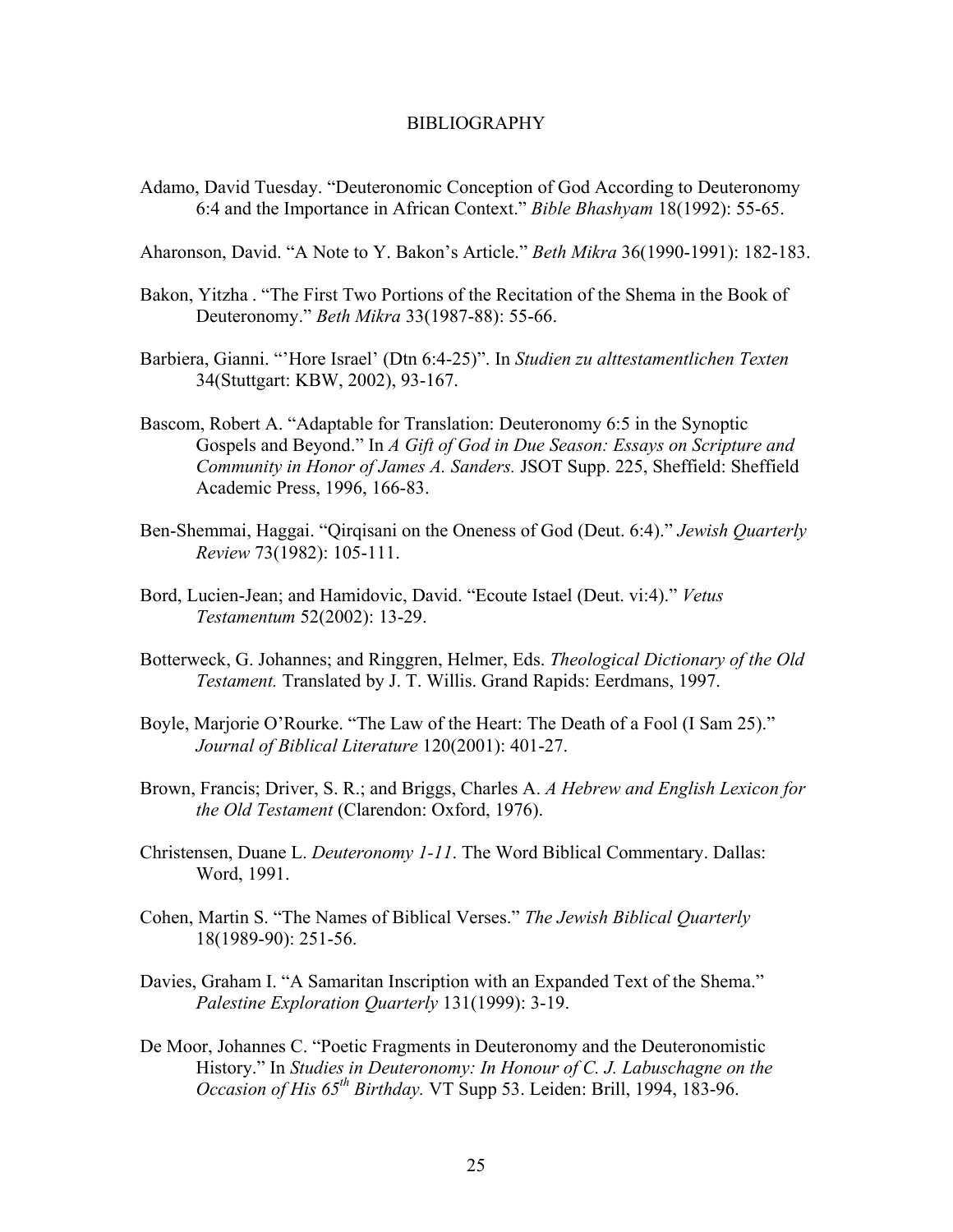- Derby, Josiah. ". . . Upon the Doorposts . . ." *The Jewish Biblical Quarterly* 27(1999): 40-44.
- Dombrowski, Bruno W. W. "Another Attempt at Identification of Yahweh and the Ba'al of Ugarit". *Polish Journal of Biblical Research* 1(2001): 213-15.
- Donner, Herbert. "Hore, Israel: Unser Gott jahwe ist ein Jahwe." *Leqach* 2(2002):12-21.
- Draper, James T. "The Ground of all Truth: Deut. 6:4-9". *Faith and Mission* 15(1998): 53-62.
- Driver, S. R. *Deuteronomy*. ICC Commentary Series. Edinburgh:T & T. Clark, 1902.
- Ego, Beate. "In meinem Herzen berge ich dein wort' zur Rezeption von Jer 31, 33 der Tora frommigkeit der Psalmen." *Jahrbuch fur Biblische Theologie* 12(1997): 277- 89.
- Finsterbusch, Karin. "Die kallektive Identitat und die Kinder: Bemerkungia zu einem Programm in Buch Deuteronomium". *Jahrbuch fur Biblische Theologie* 17(2002): 99-120.
- Fisher, G; And Lohfink, N. "Diese Wortesollst du summen." *Theologie und Philosophie* 62(1987): 59-72.
- Gerhardsson, Birger. *The Shema in the New Testament: Deut. 6:4-5 in Significant Passages*. Lund: Novapress, 1996. Reviewed in *Biblical Interpretation* 6(1998): 446-48
- Hall, Gary. "Rhetorical Criticism, Chiasm, and Theme in Deuteronomy." *Stone-Campbell Journal* 1(1998): 85-100.
- Hardmeier, Christof. "Das Shema Jisrael in Dtn 6,4 im Rahmen der Beziehungs-theologie der deuteronomistischen Tora." In *Mincha: Festgahe fur Rolf Rendtorff zum 75 Geburtstag.* Edited by Erhard Blum. Neukirchener Vluyn: Neukirchener Verlag, 2000, 61-92.
- Harris, R. Laird; Archer, Gleason L., Jr.; and Waltke, Bruce K. *Theological Wordbook of the Old Testament*. 2 Vols. Chicago: Moody, 1980.
- Heller, Jan. "Sjema als fundament van 'monotheisma?' (The Sema as the Basis of Monothiesm?)" *Amslerdamse Cahiers voor Exegesi Bijbelse Theologie* 10(1989): 37-44.
- Herrmann, Wolfram. "Jahwe und des Menschen Leibe zu ihm; zu Dtn vi 4." *Vetus Testamentum* 50(2000): 47-54.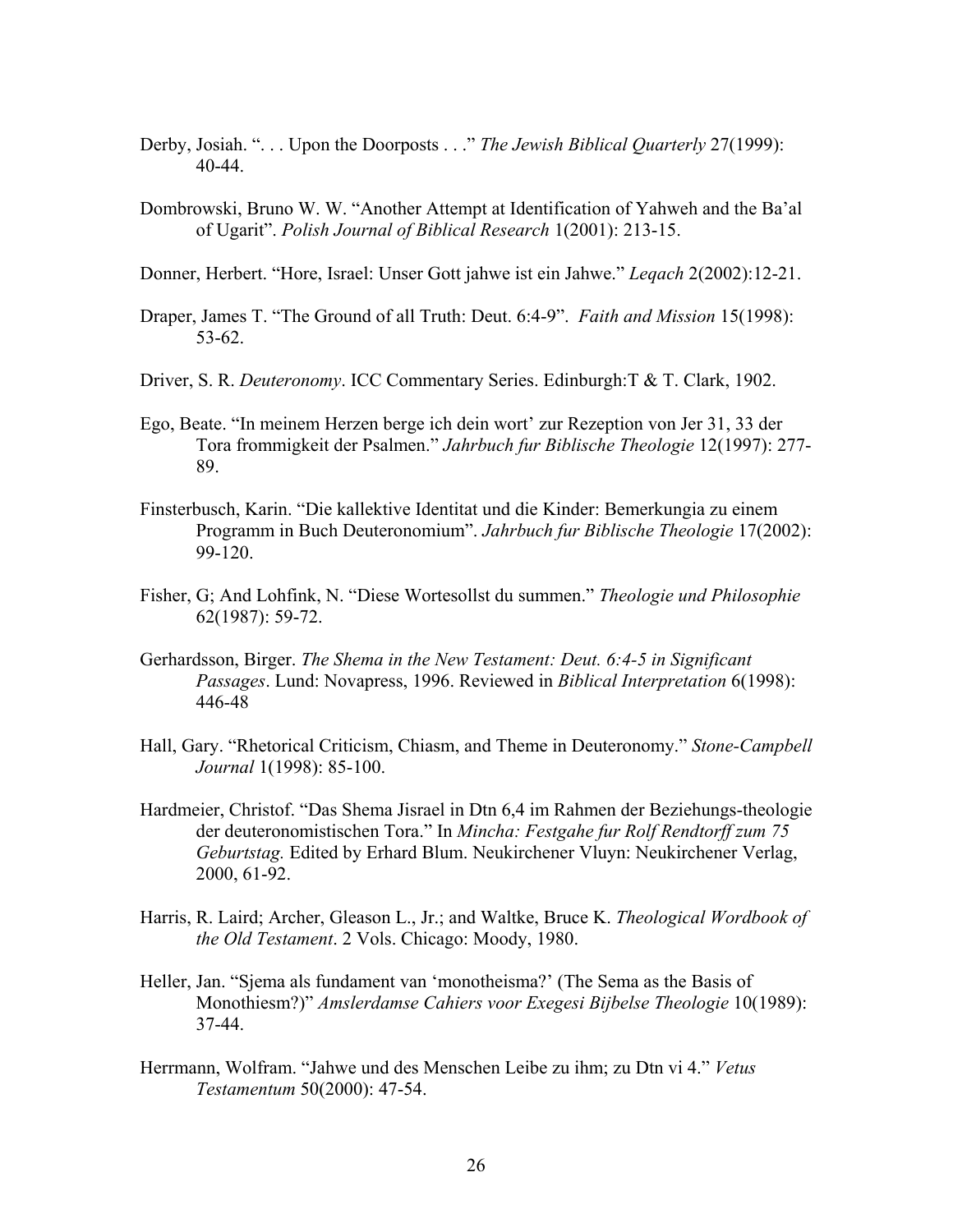- Hoffken, Peter. "Eine Bemerkung zum relgionsgeschichtlichen Hintergrund von Dt. 6,, 4." *Biblische Zeitschrift* 28(1984): 88-93.
- Isbell, Charles. "Deuteronomy's Definition of Jewish Learning." *The Jewish Biblical Quarterly* 31(2003): 109-16.
- Jacobs, Irving. "The Historical and Ideological Implications of Mishnah Sotah 5:5." *Journal for the Study of Judaism* 23(1992): 227-43.
- Janzen, J. Gerald. "An Echo of the Shema in Isaiah 51:1-3." *Journal for the Study of the Old Testament* 43(1989): 69-82.

\_\_\_\_\_\_\_\_\_. "On the Most Important Word in the Shema (Deuteronomy vi. 4-5)." *Vetus Testamentum* 37(1987): 280-300.

\_\_\_\_\_\_\_\_\_. "The Claim of the Shema." *Encounter* 59(1998): 243-57.

\_\_\_\_\_\_\_\_\_. "The Yoke that Gives Rest." *Interpretation* 41(1987): 256-68.

- \_\_\_\_\_\_\_\_\_. "Yahweh Our God, Yahweh is One." *Encounter* 48(1987): 53-60.
- Jouon, P.; and Muraoka, T. *A Grammar of Biblical Hebrew*. Subsidia Biblica 14. Rome: Pontifical Biblical Institute, 1991.
- Kalland, Earl. S. *Deuteronomy*. The Expositor's Bible Commentary. Grand Rapids: Zondervan, 1992.
- Keil, C. F.; and Delitzsch. *Commentary on the Old Testament in Ten Vols.* Grand Rapids: Eerdmans, 1978.
- Kohlenberger, R., III; and Swanson, James A. *The Hebrew-English Concordance to the Old Testament*. Grand Rapids: Zondervan, 1998.
- Lapsley, Jacqueline E. "Feeling Our Way: Love for God in Deuteronomy." *Catholic Biblical Quarterly* 65(2003):350-69.
- Lee, Jerry W. "The Shema". *Biblical Illustrator* 14(1988): 70-72.
- Lofink, Norbert. *Das hauptgebot: Eine Untersuchung literarischer Einleitungs-fragen zu Dtn 5-11.* Rome: Pontifical Institute, 1963.
- Mark, Elizabeth Wyner. "The Engendered Shema: Sarah-echos in the Name of Israel." *Judaism* 49(2000): 269-76.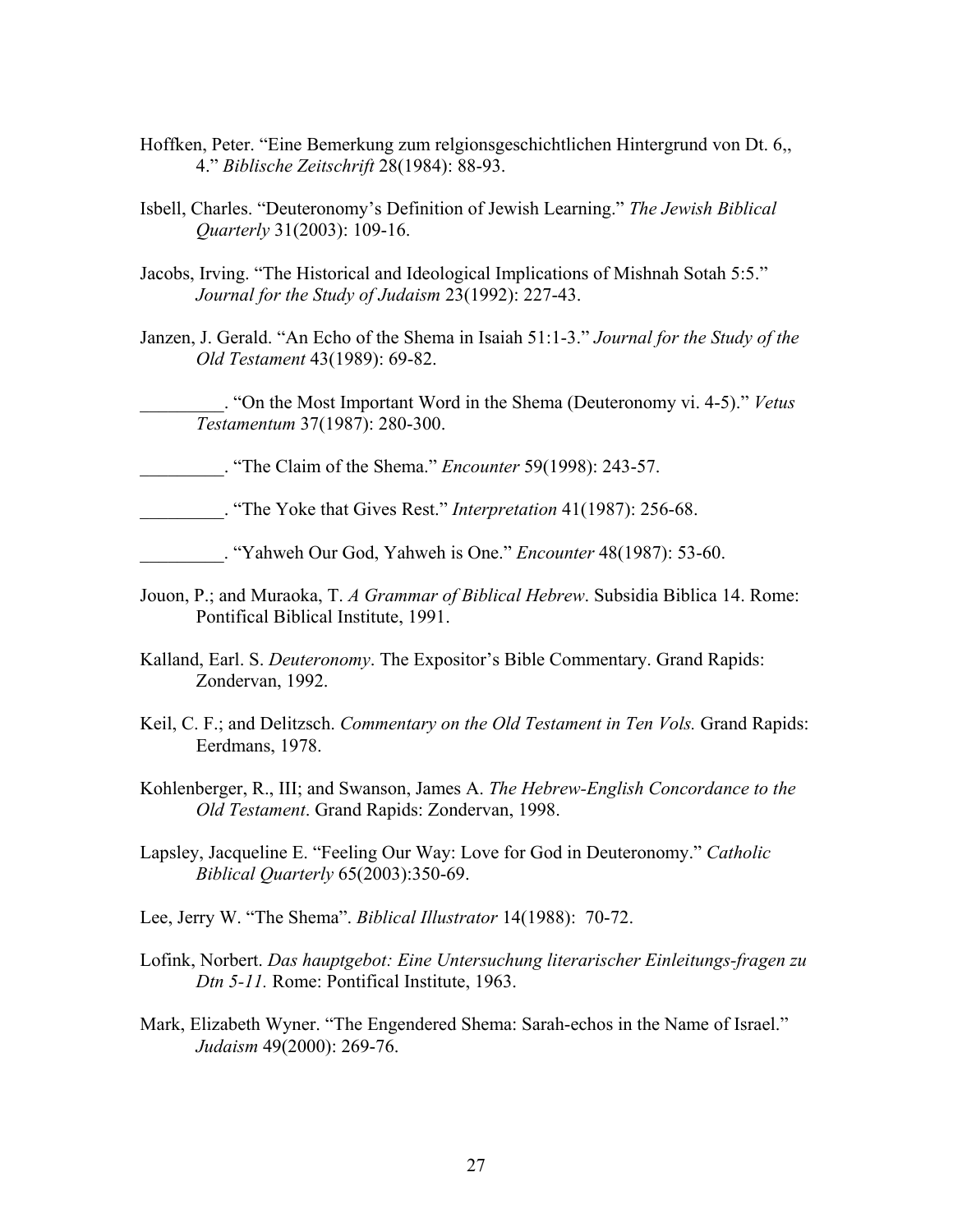Mayes, Andrew D. H. *Deuteronomy.* New Century Bible Series. Greenwood, S.C.: Attic Press, 1979.

\_\_\_\_\_\_\_\_\_. "Deuteronomy 4 and the Literary Criticism of Deuteronomy" *Journal of Biblical Literature* 100(1981): 23-51.

- McBride, Samuel Dean. "Yoke of the Kingdom: An Exposition of Deuteronomy 6:4-5." *Interpretation* 27(1973):273-306.
- Michal, Peter. "Dtn 6,4 –ein monotheistischer Text?" *Biblisch Zeitschrift* 24(1980): 252- 62.
- Miller, Patrick D., Jr. "The Most Important Word: The Yoke of the Kingdom (Deut. 6:4)." *The Illiff Review* 41(1984): 17-29.

\_\_\_\_\_\_\_\_\_. "The Way of the Torah." *The Princeton Seminary Bulletin*  8(1987): 17-27.

Moberly, R. W. L. "Toward an Interpretation of the Shema." In *Theological Exegesis: Essays in Honor of Brevard S. Childs.* Edited by Christopher Seitz and Kathryn Green-McCreight. Grand Rapids: Eerdmans, 1999, 124-44.

\_\_\_\_\_\_\_\_\_. "'YHWH is One': The Translation of the Shema". In *Studies In the Pentateuch.* Edited by J. A. Emerton. Leiden: Brill, 1990.

- Moran, William. "The Ancient Near Eastern Background of Love in Deuteronomy." *Catholic Biblical Quarterly*, 25(1963): 77-87.
- Murphy, Catherine M. *Wealth in the Dead Sea Scrolls and in the Qumran Community.* Leiden: Brill, 2002.
- Noort, E. "Het Ik-Zijn van JHWH-wver de problematiek van de persoon lijke God in de theologie von het Oude Testament." *Gereformeerd Theologische Tijdschrift* 85(1985): 132-51.
- Orel, Vladimir. "The Words on the Doorpost." *Zeitschrift fur alttestamentliche Wissenschaft* 109(1997): 614-17.
- Overland, Paul. "Did the Sage Draw from the Shema" A Study of Proverbs 3:1-12." *Catholic Biblical Quarterly* 62(2000):424-40.

Reit, Stefan C. "Ibu Ezra on Psalm 1:1-2." *Vetus Testamentum* 34(1984): 232-36.

Rendsberg, Gary, A. "The Egyptian Sun-God Ra in the Pentateuch." *Henoch* 10(1988):  $3 - 15$ .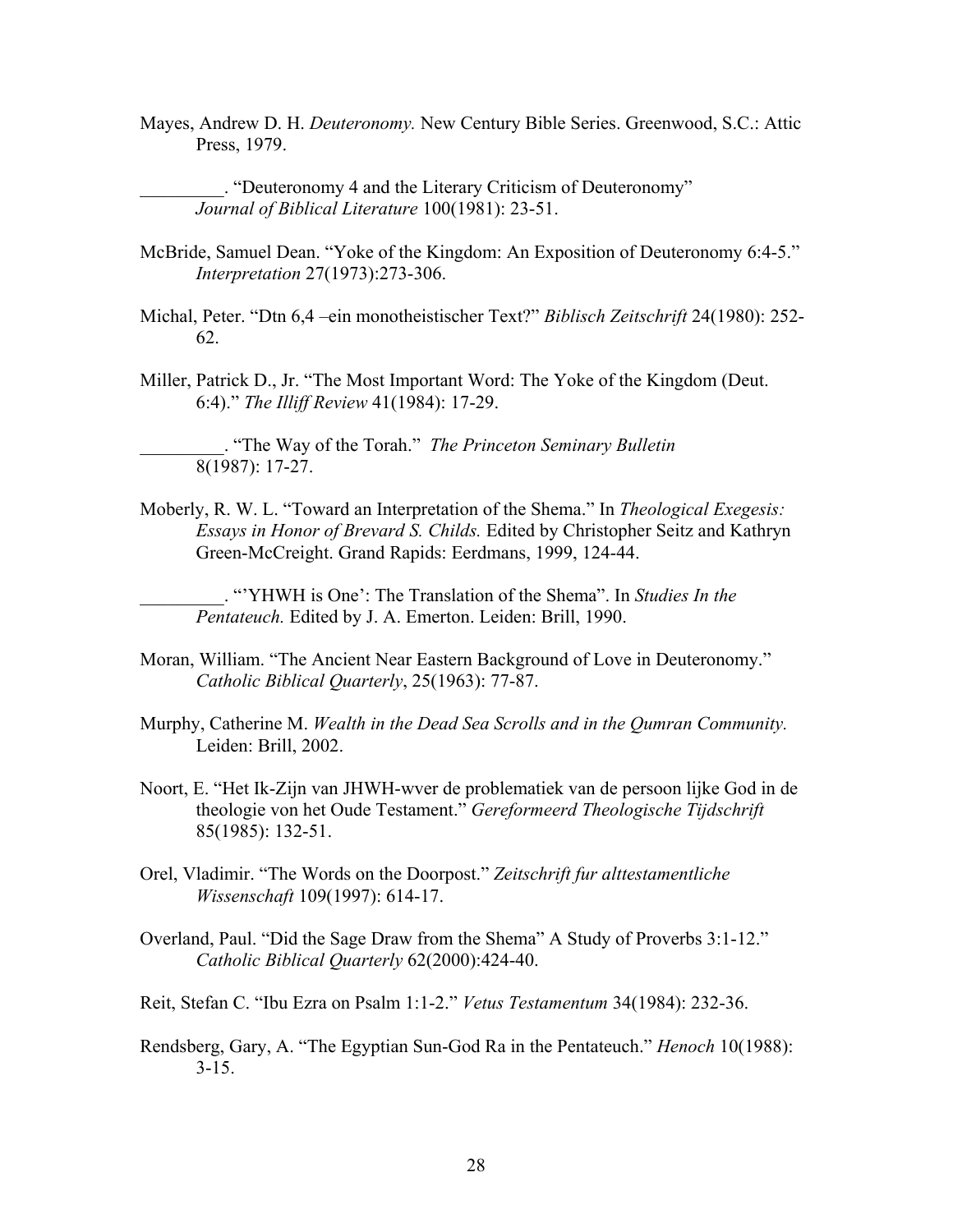- Sanchez, Edesio. "When a Word Makes all the Difference—Deuteronomy 6:4-9." *The Bible Translator* 46(1995): 242-43.
- Sedlmeier, Franz. "'Hore, Israel! JHWH: Unser Gott (ist er) . . .' (Dtn 6,4f)." *Trierer Theologische Zeitschrift* 108(1999): 21-39.
- Schrage, Wolfgang. "Unterwegs zur Einzigheit und Einhert Gottes. Zum 'Monotheismus' des Paulus und seiner altestamentlich-judischen Tradition." *Evangelische Theologie* 61(2001): 190-203.
- Stern, Jay B. "Jesus' Citation of Dt. 6:5 and Lv. 19:18 in Light of Jewish Tradition." *Catholic Biblical Quarterly* 28(1966): 312-16.
- Suzuki, Yoshihide. "Deut. 6:4-5; Perspectives as a Statement of Nationalism and of Identity of Confession." *Annual of the Japanese Biblical Institute* 9(1983): 65-87.
- Talstra, E. "Texts for Recitation. Deuteronomy 6:7; 11:19." In *Unless Some One Guide Me . . . Festschrift for Karel A. Deurloo.* Edited by J. W. Dyk, P. J. van Middon, K. Spronk, G. J. Venema, and R Zuurmond. ACEBT Sup. 2 Maastricht: Shaker, 2001, 67-76.
- Truhlar, Carolus. "Totalitas Christianismi et debilitas christiani (Deut. 6: 4-9)." *Gregorianum* 37(1956): 557-83.
- VanGemeren, Willem A., Ed. *New International Dictionary of Old Testament Theology and Exegesis*. Grand Rapids, Zondervan, 1997.
- Veijola, Timo. "Das Bekenntuis Israels. Beobachtungen zurGeschehte und theologie von Dtn 6, 4-9." *Theologische Zeitschrift* 48(1992): 369-81.

\_\_\_\_\_\_\_\_\_. "Hore Israel! Der Sinn und Hintergrund von Deuteronomium vi 4-9." *Vetus Testamentum* 42(1992): 528-41.

- Waksh, Michael F. "Shema Yisrael: Reflections on Deuteronomy 6:4-9." *The Bible Today* 90(1977): 1220-25.
- Walton, John H. "Deuteronomy: An Exposition of the Spirit of the Law." *Grace Theological Journal* 8(1987): 213-25.
- Weinfeld, Moshe. *Deuteronomy 1-11*, In the Anchor Bible Commentary Series. New York: Doubleday, 1991.
- Willoughby, Bruce E. "A Heartfelt Love: An Exegesis of Deuteronomy 6:4-19." *Restoration Quarterly* 20(1977): 73-87.